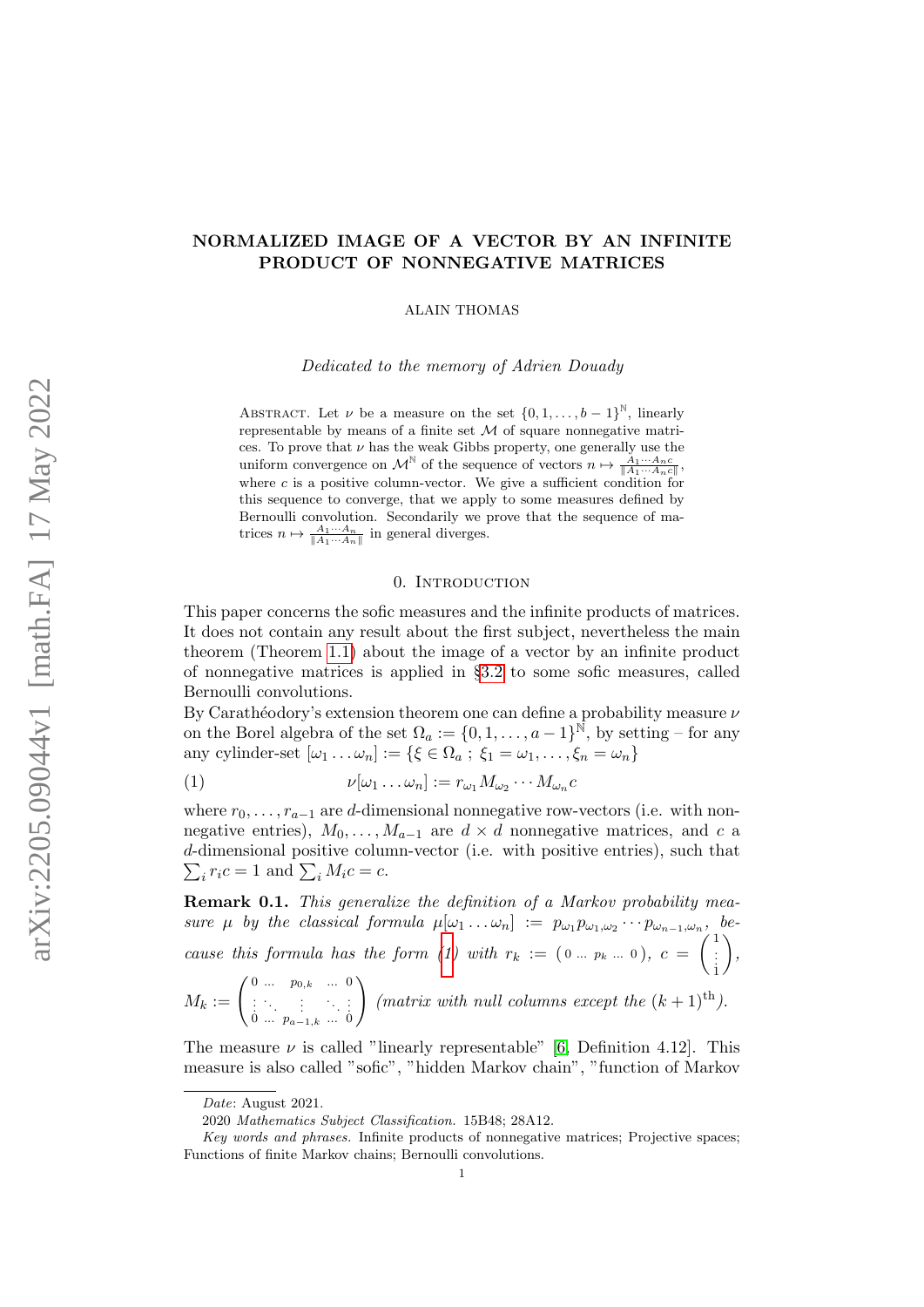chain", "probabilistic function of Markov chain", see [\[6,](#page-20-0) §2.4 and Theorem 4.20], [\[16,](#page-20-1) [34,](#page-21-0) [46\]](#page-22-0) and [\[51,](#page-22-1) §2].

The third section concerns some linearly representable measures defined by Bernoulli convolution [\[43\]](#page-22-2). The Bernoulli convolution associated to a real  $\beta > 1$  and a positive probability vector  $p = (p_0, \ldots, p_{b-1})$ , is the probability distribution of the random variable

<span id="page-1-1"></span>(2) 
$$
\Omega_b \ni (\varepsilon_n)_{n \in \mathbb{N}} \mapsto \sum_{n=1}^{\infty} \frac{\varepsilon_n}{\beta^n}
$$
 with  $\beta > 1$ ,  $\varepsilon_n$  i.i.d.,  $P(\varepsilon_n = k) = p_k$ .

We denote this measure by  $\nu = \nu_{\beta,p}$ , or  $\nu = \nu_{\beta,b}$  in the case  $p_k$  =constant=  $\frac{1}{b}$ . Clearly  $\nu$  satisfies the self-similarity relation

<span id="page-1-0"></span>(3) 
$$
\nu(B) = \sum_{k=0}^{b-1} p_k \nu(\beta B - k).
$$

By [\[30,](#page-21-1) §4] this equation has a unique solution. If  $\beta$  is an integer and if B is the interval of the reals  $x \in [0,1)$  whose  $\beta$ -expansion begins by  $\omega_1, \ldots, \omega_n$ . the relation [\(3\)](#page-1-0) may be rewritten in the following matrix form (see  $\S 3.2$ ):

<span id="page-1-2"></span>
$$
(4) \quad \begin{pmatrix} \nu(B) \\ \nu(B+1) \\ \vdots \\ \nu(B+q) \end{pmatrix} = M_{\omega_1} \cdots M_{\omega_n} c_{\nu} \text{ with } M_k := \begin{pmatrix} p_k & p_{k-1} & \dots & p_{k-q} \\ p_{k+\beta} & p_{k+\beta-1} & \dots & p_{k+\beta-q} \\ \vdots & \vdots & \ddots & \vdots \\ p_{k+\beta q} & p_{k+\beta q-1} & \dots & p_{k+\beta q-q} \end{pmatrix}
$$

where  $\forall i \notin \{0, \ldots, b-1\}$   $p_i := 0$ , and  $q+1 := \left[\frac{b-1}{\beta-1}\right]$  $\left[\frac{b-1}{\beta-1}\right]$  is the order of the matrix  $M_k$   $(k \in \{0, ..., \beta - 1\})$ , and the column-vector  $c_{\nu}$  has entries  $\nu([0,1)+h)$   $(h \in \{0,\ldots,q\})$ . One can say that the measures  $\nu(\cdot+h)$ are linearly representable with respect to the numeration in base  $\beta$ . If the measures  $\nu(\cdot+h)$  have densities  $\psi_h$  with respect to the Lebesgue measure, the curve parametried by  $(\psi_0, \ldots, \psi_q)$  is called "fundamental curve associated to the matrices  $M_k$ " and studied for instance in [\[36\]](#page-21-2).

In §[3](#page-9-0) we deduce, from the uniform convergence of  $n \mapsto \frac{M_{\omega_1} \cdots M_{\omega_n} c_{\nu_n}}{||M_{\omega_1} \cdots M_{\omega_n} c_{\nu_n}||_2}$  $\frac{m_{\omega_1} \cdots m_{\omega_n} c_{\nu}}{||M_{\omega_1} \cdots M_{\omega_n} c_{\nu}||}$ , the weak-Gibbs property of  $\nu_{\beta,p}(\cdot+h)$  when  $\beta$  is an integer. In the less immediate case where  $\beta \approx 1.755$  is the real solution of the equation  $\beta^3 = 2\beta^2 - \beta + 1$ , we prove in the same way the weak-Gibbs property of  $\nu_{\beta,p}(\cdot/(\beta-1))$  when  $p_0 =$  $p_1 = \frac{1}{2}$  $\frac{1}{2}$ . See [\[53,](#page-22-3) §5], [\[23,](#page-21-3) Definition 1.1], [\[31,](#page-21-4) Definition 1.1] for the definition of the weak-Gibbs property, and [\[15\]](#page-20-2) for the continuous singularity:  $\nu_{\beta,p}$  does not have a density when  $\beta$  is a Pisot number less than 2 and  $p_0 = p_1 = \frac{1}{2}$  $rac{1}{2}$ . On https://kozyakin.github.io/jsrbib/JSRbib.html are listed hundreds of papers about the infinite products of matrices. We do not use them nor other papers on the same subject  $[4, 24, 38, 39, \ldots]$  $[4, 24, 38, 39, \ldots]$  $[4, 24, 38, 39, \ldots]$  $[4, 24, 38, 39, \ldots]$  $[4, 24, 38, 39, \ldots]$ , nevertheless we note below some correlations or analogies with more general results and applications contained in these papers.

The first section concerns the existence of the vector  $v = \lim_{n \to \infty} \frac{A_1 \cdots A_n c_n}{\|A_1 \cdots A_n c_n\|}$  $\frac{A_1\cdots A_nc}{\|A_1\cdots A_nc\|},$ where the matrices  $A_n$  are  $d \times d$  nonnegative and c a d-dimensional positive column-vector. Suppose there exists  $A = \lim_{n \to \infty} A_1 \cdots A_n$ , then the limitvector v also exists and is equal to  $\frac{Ac}{\|Ac\|}$  provides  $Ac \neq 0$ . Unfortunately  $A = 0$  by a direct consequence of [\[14,](#page-20-4) Theorem 1], if the set of matrices  ${M$ ;  $A_n = M$  for infinitely many  $n$  is finite and if the elements of this set do not have a common left-eigenvector for the eigenvalue 1.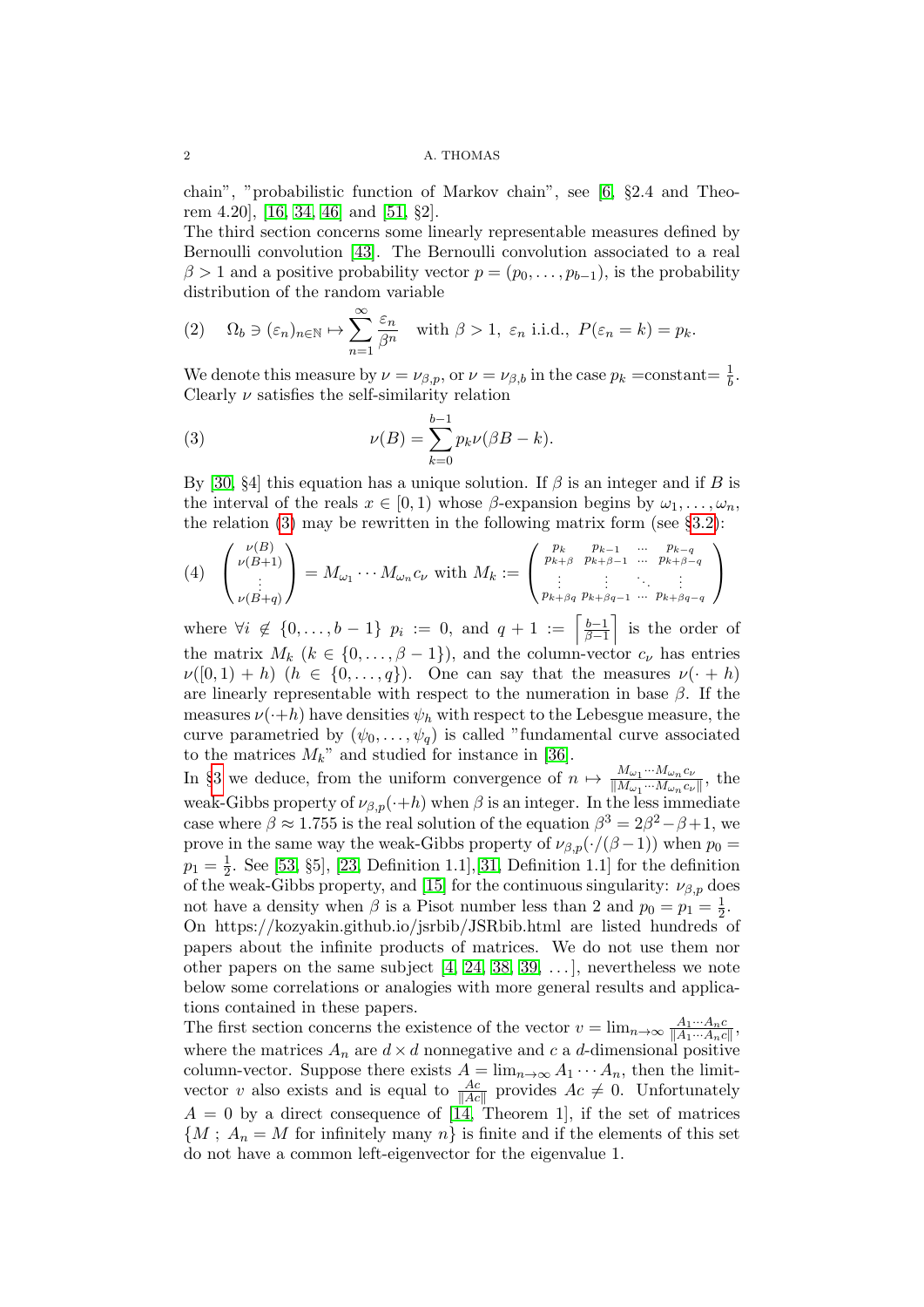So we use other methods in the examples of §3. In the first example we use [\[48,](#page-22-6) Theorem 3.10] (contraction property of the positive matrices). According to this theorem, any matrix  $M$  whose rows are either positive or null, has a Birkhoff contraction coefficient  $\tau_{\mathcal{B}}(M) < 1$ . But with the matrices of the second example, as explained in Appendix [A,](#page-13-0) there exists a non-countable set of sequences  $(A_n)_{n\in\mathbb{N}}$  such that  $\tau_{\mathcal{B}}(A_m \cdots A_n) = 1$  for any m and n; this is why we use Theorem [1.1,](#page-4-0) whose proof is simpler than [\[48,](#page-22-6) §3.4], where the precise value of the Birkhoff contraction coefficient is computed.

We look now at the left-products of  $2 \times 2$  nonnegative matrices. If the sequence of left-products  $n \mapsto A_n \cdots A_1$  converges and if  $\{M; \exists n A_n = M\}$ is finite and equal to  $\{M; A_n = M \text{ for infinitely many } n\}$ , then one can compute by hands  $A_n \cdots A_1$ , distinguishing the cases where the common nonnegative right-eigenvector is positive or not [\[50,](#page-22-7) §1.1]. For any sequence of stochastic matrices  $S_n = \left(\frac{x_n}{y_n} \frac{1-x_n}{1-y_n}\right)$ , the necessary and sufficient condition for  $n \mapsto S_n \cdots S_1$  to converge is obvious after computation of this product [\[50,](#page-22-7) Proposition 1.2]. Note that the  $(2, 1)$ -entry of  $S := \lim_{n\to\infty} S_n \cdots S_1$  is

<span id="page-2-0"></span>(5) 
$$
s_{2,1} = y_1 + \sum_{n=2}^{\infty} y_n \prod_{i=1}^{n-1} \det S_i.
$$

Mukherjea, Nakassis, Ratti [\[38,](#page-22-4) [39\]](#page-22-5) study the weak limit  $\lambda$  of the distribution of the random variable  $Y_n \cdots Y_1$  when the random matrices  $Y_n$  are i.i.d in a finite set of stochastic matrices with positive entries, that is, a set of matrices of the form  $M_k = \begin{pmatrix} x_k & 1-x_k \\ y_k & 1-y_k \end{pmatrix}$  $\begin{array}{c}\n\mathbf{x}_k & 1-x_k \\
\mathbf{y}_k & 1-y_k\n\end{array}$  with  $x_k, y_k \in (0,1)$  for  $1 \leq k \leq N$ . In view of [\(5\)](#page-2-0) it is the random variable

$$
\{1,\ldots,N\}^{\mathbb{N}}\ni(k_n)_{n\in\mathbb{N}}\mapsto y_{k_1}+\sum_{n=2}^{\infty}y_{k_n}\prod_{i=1}^{n-1}\det M_{k_i}.
$$

In the special case where  $x_{k+1} - x_k$  and  $x_k - y_k$  do not depend on k, one recognizes the Bernoulli convolution defined in [\(2\)](#page-1-1) (up to an affine transformation). From [\[38,](#page-22-4) Proposition 1] the density of the Bernoulli convolution mation). From [58, Proposition 1] the density of the Bernouin convolution  $\nu_{\beta,N}$  with  $\beta = \sqrt[m]{N}$ , is a piecewise polynomial of degree not exceeding m. The main result of [\[38\]](#page-22-4) concerns the continuous singularity of  $\lambda$ , and does not include the case of the Bernoulli convolutions  $\nu_{\beta,b}$  with  $\beta < b$ . It is extended to the  $d \times d$  matrices in [\[37\]](#page-22-8).

About the infinite products of matrices in general, the introduction of [\[9\]](#page-20-5) for instance deals with:

\* RCP sets: sets of matrices  $\{M_k\}_{k\in K}$  such that the limit-matrix  $M(\omega)$ :=  $\lim_{n\to\infty} M_{\omega_1}\cdots M_{\omega_n}$  exists for any sequence  $\omega \in K^{\mathbb{N}},$ 

\* continuous RCP sets: finite sets  $\{M_0, \ldots, M_{b-1}\}\$  such that  $M(\cdot)$  is continuous for the usual topology on  $\Omega_b$ ,

<sup>\*</sup> real-continuous RCP sets:  $M(\omega(\cdot))$  is continuous, where  $\omega(x) = (\omega_n)_{n \in \mathbb{N}}$ denotes the expansion of  $x \in [0,1)$  in base  $b(x = \sum_{n \in \mathbb{N}} \omega_n/b^n)$ .

The sixth section of [\[9\]](#page-20-5) give some details about the applications of the RCP sets: nonhomogeneus Markov chains, self-similar curves [\[2\]](#page-20-6) like the ones of von Koch and de Rham, lattice two-scale difference functional equations [\[7,](#page-20-7) [8,](#page-20-8) [1,](#page-20-9) [52\]](#page-22-9), that is, the equations of the form

<span id="page-2-1"></span>(6) 
$$
f(x) = \sum_{n=0}^{N} c_n f(ax - n) \quad (a, N \in \mathbb{N}, a \ge 2, c_n \in \mathbb{C}).
$$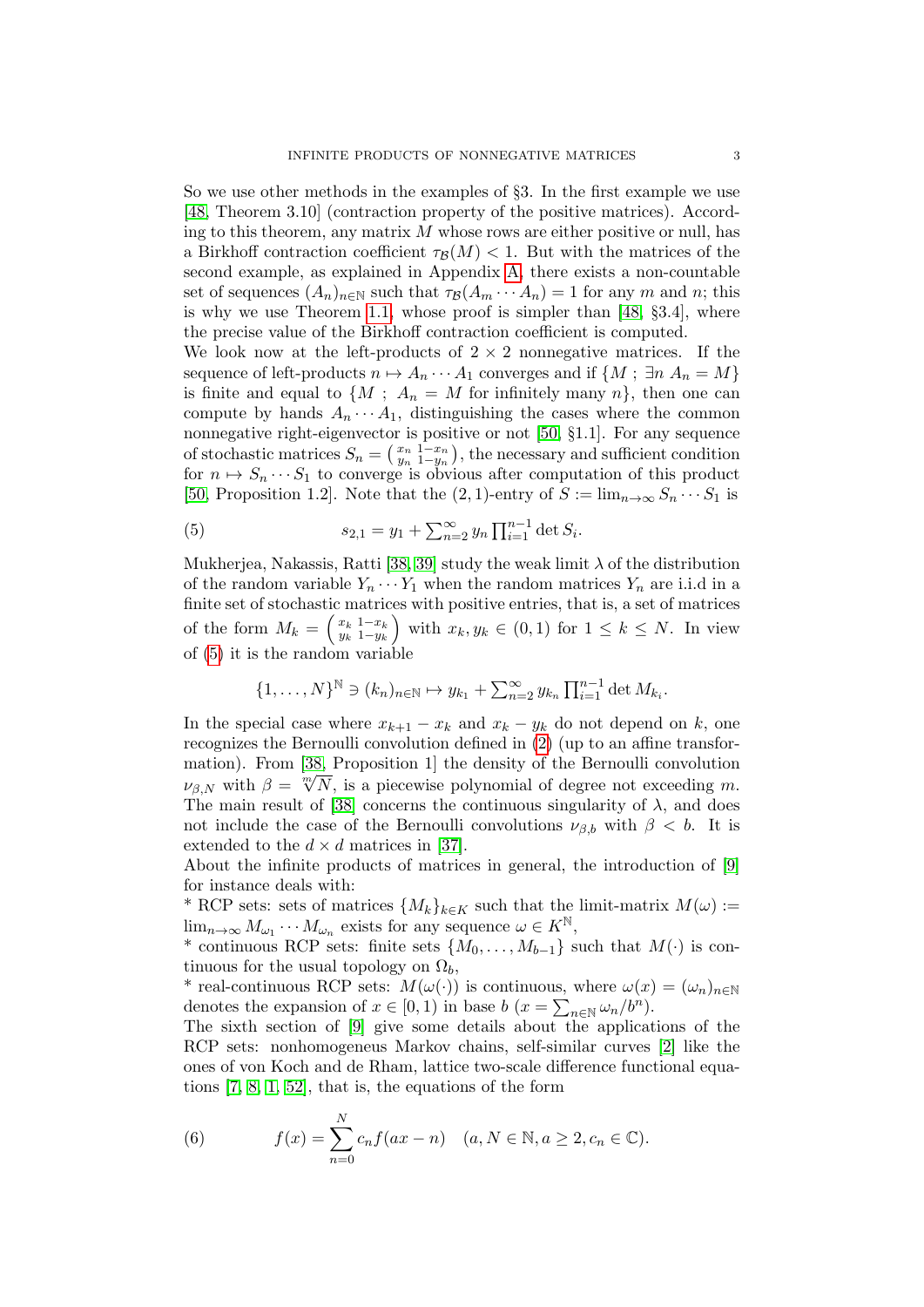We note that if  $f \in L^1(\mathbb{R})$  is a nonnegative solution of [\(6\)](#page-2-1), then the measure with density  $f$  (with respect to the Lebesgue measure) is solution of  $(3)$  with  $\beta = a, b = N + 1, p_n = c_n/a \ (n = 0, \dots, N)$ , and on has  $\sum_{n=0}^{N} c_n = a$ . This measure is the Bernoulli convolution  $\nu_{a,p}$  up to a multiplicative constant. In the case where  $c_n$  is constant, the equation [\(6\)](#page-2-1) has a solution if and only if a divides  $b = N + 1$ , because from [\[13,](#page-20-10) Proposition 5.3] the measure  $\nu_{a,b}$  is absolutely continuous only in this case. Another example with  $c_n$ non-constant is given at the end of  $[9, 66]$  $[9, 66]$ . In  $[8, 62]$  $[8, 62]$  (case  $a = 2$  with  $\sum_{n \text{ even}} c_n = \sum_{n \text{ odd}} c_n$  the function f, if exists, is computed in terms of infinite products of matrices belonging to a set of two matrices (they are the matrices  $2M_0$  and  $2M_1$  defined in [\(4\)](#page-1-2), with  $\beta = 2$ ), in order to study the smoothness of f. Note that the condition  $\sum_{n \text{ even}} c_n = \sum_{n \text{ odd}} c_n \neq 0$  is equivalent to the existence of a common left-eigenvector of  $M_0$  and  $M_1$  for a non-null eigenvalue.

In the present paper the second section, independent of the first, is about the divergence of the sequence of matrices  $n \mapsto \frac{A_n \cdots A_1}{\|A_n \cdots A_1\|}$ . S. Friedland proves in [\[24,](#page-21-5) Theorem 1.1] that this sequence converges to a rank-one matrix if the matrices  $A_n$  are positive and if  $n \mapsto A_n$  converges to a positive matrix. One deduces easily that  $n \mapsto \frac{A_1 \cdots A_n}{\|A_1 \cdots A_n\|}$  converges to a rank-one matrix if the matrices  $\frac{A_n}{\|A_n\|}$  are positive and if  $n \mapsto \frac{A_n}{\|A_n\|}$  converges to a positive matrix. In Theorem [2.1](#page-6-0) we give a partial converse of this result: if the sequence  $n \mapsto \frac{A_n}{\|A_n\|}$  does not converge and if the limit-points of this sequence do not have a common left-eigenvector, then  $n \mapsto \frac{A_1 \cdots A_n}{\|A_1 \cdots A_n\|}$  diverges.

See for instance  $[4, 5, 9, 11, 14, 24, 25, 32, 35]$  $[4, 5, 9, 11, 14, 24, 25, 32, 35]$  $[4, 5, 9, 11, 14, 24, 25, 32, 35]$  $[4, 5, 9, 11, 14, 24, 25, 32, 35]$  $[4, 5, 9, 11, 14, 24, 25, 32, 35]$  $[4, 5, 9, 11, 14, 24, 25, 32, 35]$  $[4, 5, 9, 11, 14, 24, 25, 32, 35]$  $[4, 5, 9, 11, 14, 24, 25, 32, 35]$  $[4, 5, 9, 11, 14, 24, 25, 32, 35]$  for various results about the infinite products of matrices. In [\[41\]](#page-22-10) (resp. [\[49\]](#page-22-11)) there is a necessary and sufficient condition on the finite sets  $\mathcal M$  of  $2 \times 2$  nonnegative matrices, for the sequences  $n \mapsto \frac{P_n v}{\|P_n v\|}$  to converge uniformly (resp. pointwise) on  $\mathcal{M}^{\mathbb{N}}$ . See [\[3,](#page-20-13) [6,](#page-20-0) [12,](#page-20-14) [16\]](#page-20-1) for the sofic measures and [\[15,](#page-20-2) [43\]](#page-22-2) for the Bernoulli convolutions. For the multifractal analysis and Lyapunov exponents, see [\[22,](#page-21-9) [19,](#page-21-10) [17,](#page-20-15) [20,](#page-21-11) [18,](#page-20-16) [21,](#page-21-12) [23,](#page-21-3) [33,](#page-21-13) [10,](#page-20-17) [25\]](#page-21-6).

Acknowledgement. – We thank several mathematicians for their comments and help. Adrien Douady was interested in the study of some examples with specific methods, not to find a general theorem about the convergence of  $n \mapsto \frac{A_1 \cdots A_n c}{\|A_1 \cdots A_n c\|}$ . Eric Olivier contributes to the applications. Various referees and editors give some information about related subjects.

1. THE SEQUENCE  $n \mapsto \frac{A_1 \cdots A_n c}{\|A_1 \cdots A_n c\|}$ 

We denote by  $||X||$  the sum of the absolute values of the entries of X (matrix or vector). Note that for any couple of norms  $(N_1, N_2)$ , the convergence of a sequence  $n \mapsto \frac{X_n}{N_1(X_n)}$  is equivalent to the convergence of  $n \mapsto \frac{X_n}{N_2(X_n)}$ because  $\frac{X_n}{N_2(X_n)} = \frac{X_n/N_1(X_n)}{N_2(X_n/N_1(X_n))}$ . We denote by  $\mathcal{I}(X)$  the set of the indices of the non-null entries in X, and  $\mathcal{Z}(X)$  the  $(0, 1)$ -matrix or vector such that  $\mathcal{I}(\mathcal{Z}(M)) = \mathcal{I}(M)$ . We denote by  $u_1, \ldots, u_d$  the canonical column-vectors and by u their sum. The shift  $\sigma$  is defined by  $\sigma((x_n)_{n\in\mathbb{N}})=(x_{n+1})_{n\in\mathbb{N}}$ .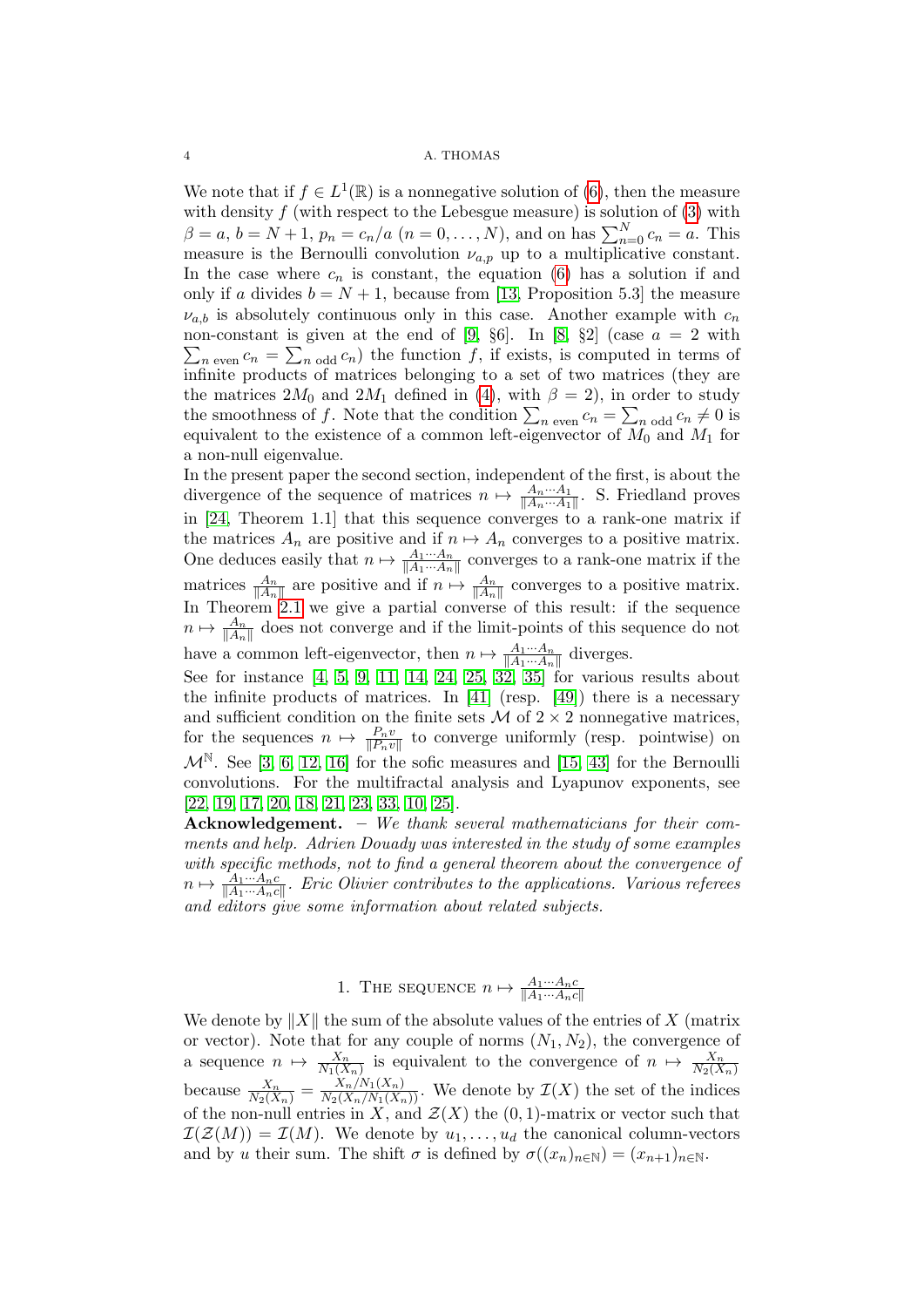We use the following notations for any sequence  $(A_n)_{n\in\mathbb{N}}$  of  $d\times d$  matrices:

(7) 
$$
P_n := A_1 \cdots A_n \quad (n > 0)
$$

$$
P_{m,n} := A_{m+1} \cdots A_n \quad (n > m \ge 0)
$$

$$
P_{n,n} = P_0 := \text{the unit } d \times d \text{ matrix.}
$$

If  $\forall n \ P_n \neq 0$ , we call "normalized dominant columns of  $(P_n)_{n \in \mathbb{N}}$ " the normalized columns of the limit-points P of the sequence  $n \mapsto \frac{P_n}{\|P_n\|}$ . Such a limit-point always exists and consequently, given a vector c such that  $Pc \neq 0$ , the sequence  $n \mapsto \frac{P_n c}{\|P_n c\|} = \frac{(P_n / \|P_n\|) c}{\|(P_n / \|P_n\|) c}$  $\frac{(P_n/||P_n||)c}{||(P_n/||P_n||)c||}$  has limit-point  $\frac{P_c}{||P_c||}$ . In the following theorem we prove the unicity of the normalized dominant column under some conditions on  $(A_n)_{n\in\mathbb{N}}$ . This is useful when one cannot compute P but only have an idea of  $\mathcal{Z}(P)$ .

1.1. The case of  $2 \times 2$  matrices. According to [\[49\]](#page-22-11), the only nontrivial cases of divergence of  $n \mapsto \frac{P_n v}{\|P_n v\|}$  when the matrices  $A_n$  belong to a finite set  $M$  of  $2 \times 2$  nonnegative matrices, are the cases  $\mathcal{M} \ni \left( \begin{smallmatrix} a & b \\ c & 0 \end{smallmatrix} \right), \left( \begin{smallmatrix} a' & 0 \\ 0 & d' \end{smallmatrix} \right)$  with  $abc \neq 0 < d' - a'$ , and

 $\mathcal{M} \ni \begin{pmatrix} 0 & b \\ c & d \end{pmatrix}, \begin{pmatrix} a' & 0 \\ 0 & d' \end{pmatrix}$  with  $bcd \neq 0 < a' - d'$ .

Consider for instance the product

<span id="page-4-1"></span>
$$
(8) \qquad Q_k := \left(\begin{matrix} \frac{1}{2} & 0\\ 0 & 1 \end{matrix}\right)^{n_1} \left(\begin{matrix} 1 & 1\\ 1 & 0 \end{matrix}\right) \cdots \left(\begin{matrix} \frac{1}{2} & 0\\ 0 & 1 \end{matrix}\right)^{n_k} \left(\begin{matrix} 1 & 1\\ 1 & 0 \end{matrix}\right) =: \left(\begin{matrix} p_k & 2^{-n_k} p_{k-1}\\ q_k & 2^{-n_k} q_{k-1} \end{matrix}\right)
$$

with  $\begin{cases} p_k = 2^{-n_k} p_{k-1} + 2^{-n_{k-1}} p_{k-2} \\ \dots \\ p_{n-k-1} = 2^{-n_{k-1}} p_{k-1} \end{cases}$  $q_k = 2^{-n_k} q_{k-1} + 2^{-n_{k-1}} q_{k-2}$  (see[?]).

For any k, if  $n_1, \ldots, n_{k-1}$  are known, the limits when  $n_k \to \infty$  of the differences  $\frac{1}{p_k+q_k}$   $\left(\frac{p_k}{q_k}\right) - \frac{1}{p_{k-2}+q_k}$  $\frac{1}{p_{k-2}+q_{k-2}}\left(\frac{p_{k-2}}{q_{k-2}}\right)$  and  $\frac{Q_kv}{\|Q_kv\|} - \frac{1}{p_{k-i}+q_{k-2}}$  $\frac{1}{p_{k-i}+q_{k-i}}\left(\begin{smallmatrix}p_{k-i}\\q_{k-i}\end{smallmatrix}\right)$  with  $i=1$ if  $v_1 = 0$  or  $i = 0$  otherwise, are null. So, choosing  $n_k$  large enough they have norm  $\leq 2^{-k}\varepsilon$ . Consequently  $\frac{Q_k v}{\|Q_k v\|}$  is approximately  $\frac{1}{p_1+q_1}$   $\binom{p_1}{q_1}$  or  $\frac{1}{p_2+q_2}$   $\binom{p_2}{q_2}$ and the error term has norm at most  $\varepsilon$ . Choosing  $\varepsilon$  small enough, the sequence  $n \mapsto \frac{Q_k v}{\|Q_k v\|}$  diverges because [\(8\)](#page-4-1) implies  $\binom{p_1}{q_1}$ ,  $\binom{p_2}{q_2}$  non-collinear.

1.2. Sufficient condition of convergence. The previous subsection gives an example of product  $P_n$  of matrices belonging to a set of two matrices, that cannot be approximated by a rank-one matrix (a matrix  $R_n = c_n r_n \neq 0$ where  $c_n$  is a column-vector and  $r_n$  a row-vector). Because, looking at the matrices  $Q_{k,h} := Q_k \left( \frac{\frac{1}{2h} 0}{0} \right)$  for  $h = 0, 1, ..., n_{k+1}$ , the ratio  $\frac{\|Q_{k,h}u_1\|}{\|Q_{k,h}u_2\|}$  is  $> 1$ for  $h = 0$  and  $\lt 1$  for  $h = n_{k+1}$ , implying  $\exists h(k) \frac{\|Q_{k,h(k)}u_1\|}{\|Q_{k,h(k)}u_2\|}$  $\frac{\|Q_{k,h(k)}u_1\|}{\|Q_{k,h(k)}u_2\|} \in [1,2],$  while the limit-points of the normalized columns of  $Q_{k,h(k)}$  are non-collinear.

<span id="page-4-0"></span>**Theorem 1.1.** Let  $\mathcal{A} = (A)_{n \in \mathbb{N}}$  be a sequence of nonnegative matrices. We suppose there exists a limit-point  $P^{(s)} := \lim_{k \to \infty} \frac{P_{n_k}}{\|P_{n_k}\|}$  $\frac{r_{n_k}}{\|P_{n_k}\|}$   $(s = (n_k)_{k \in \mathbb{N}}$ increasing) such that

 $(H_1) \exists K \in \mathbb{N} \inf \left\{ \frac{\|P_n\|}{\|P_n\| \|P_n\|}$  $\frac{\|P_n\|}{\|P_{n_k}\|\|P_{n_k,n}\|}$ ;  $k \geq K$  and  $n_{k+1} \leq n < n_{k+2}$   $> 0$ ,  $(H_2)$  for any limit-point  $Q^{(s)}$  of the sequence  $k \mapsto \frac{P_{n_k,n_{k+1}}}{\|P_{n_k,n_{k+1}}\|}$  $\frac{n_k, n_{k+1}}{\|P_{n_k,n_{k+1}}\|}$ , there does not exist a permutation matrix P such that  $P^{-1}Q^{(s)}P = \begin{pmatrix} A & 0 & B \\ 0 & C & D \\ 0 & 0 & E \end{pmatrix}$  , where the diagonal blocks A and C are column-allowable (without null column).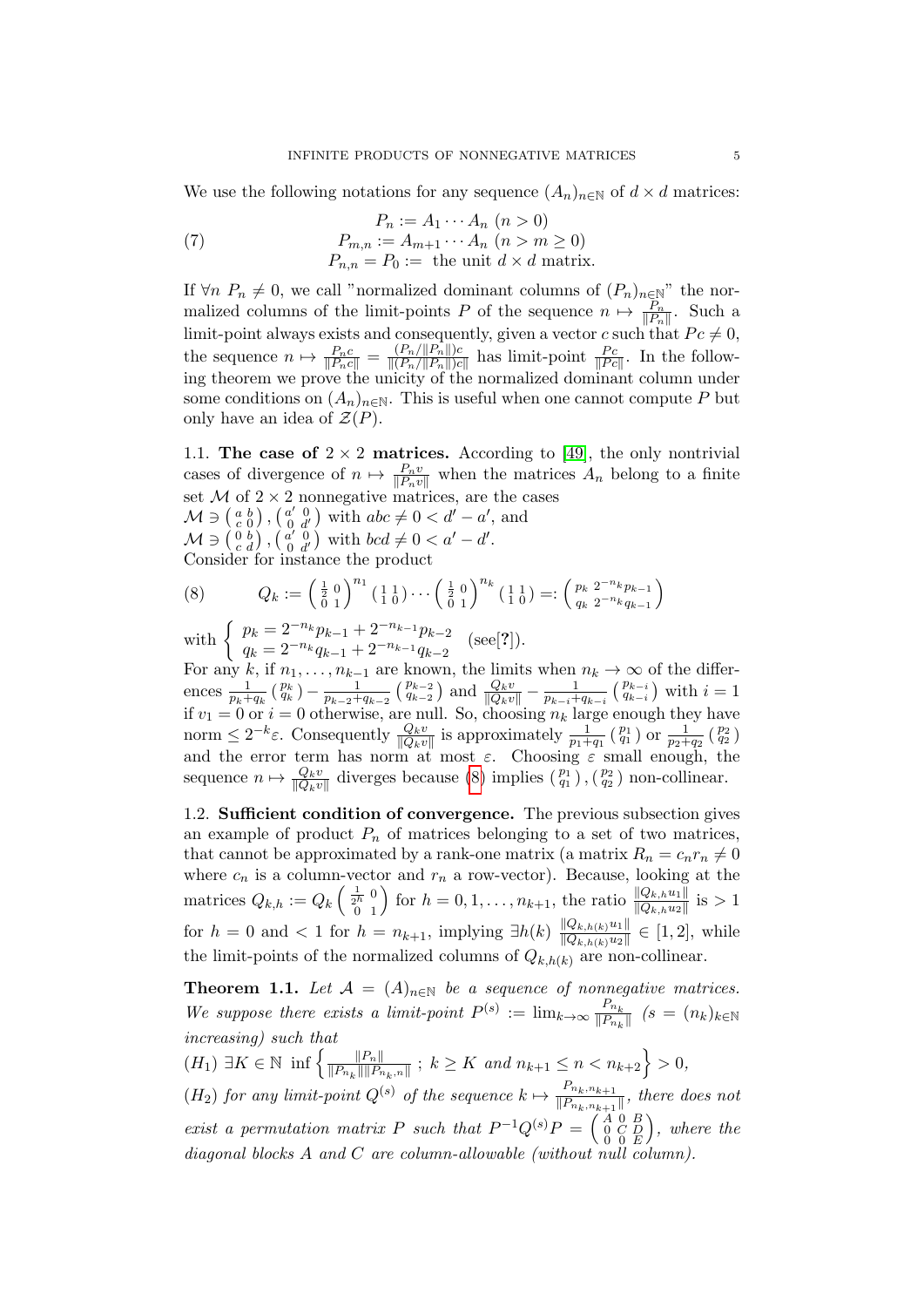Then the sequence  $n \mapsto \frac{P_n c}{\|P_n c\|}$  converges for any positive column-vector c, and more generally for any  $c \in V_{\mathcal{A}} := \{v \geq 0 \; ; \; \inf_n \frac{\|P_n v\|}{\|P_n\|} > 0\}.$  The limit does not depend on c.

**Proof.** We consider the matrices  $Q_n := \frac{P_{n_k,n}}{\|P_{n_k,n}\|}$  (k such that  $n_{k+1} \leq n <$  $n_{k+2}$ ) and a limit-point  $Q^{(s,s')} := \lim_{i \to \infty} Q_{n'_i} (s' = (n'_i)_{i \in \mathbb{N}}$  increasing). The hypothesis  $(H_1)$  implies  $P^{(s)}Q^{(s,s')} \neq 0$ , and we use the following straightforward lemma:

**Lemma 1.2.** If two sequences of  $d \times d$  matrices satisfy  $\lim_{n\to\infty} \frac{A_n}{\|A_n\|} = A$ ,  $\lim_{n\to\infty} \frac{B_n}{\|B_n\|} = B$  and  $AB \neq 0$ , there exists  $\lim_{n\to\infty} \frac{A_n B_n}{\|A_n B_n\|} = \frac{AB}{\|AB\|}$  $\frac{AB}{\|AB\|}$ .

**Proof.** Because  $\lim_{n\to\infty} \frac{A_n}{\|A_n\|}$  $||A_n||$  $\frac{B_n}{\|B_n\|} = AB$  and  $\lim_{n\to\infty} \frac{\|A_n B_n\|}{\|A_n\| \|B_n\|} = \|AB\|.$  $\Box$ 

Applying this lemma to  $A_i = \frac{P_{n_k}}{\|P_{n_k}\|}$  $\frac{P_{n_k}}{\|P_{n_k}\|}$  and  $B_i = \frac{P_{n_k, n'_i}}{\|P_{n_k, n'_i}\|}$   $(k = k(i)$  such that  $n_{k+1} \leq n'_i < n_{k+2}$ , we obtain

<span id="page-5-0"></span>(9) 
$$
\exists P^{(s')} := \lim_{i \to \infty} \frac{P_{n'_i}}{\|P_{n'_i}\|} \text{ and } P^{(s')} = \frac{P^{(s)}Q^{(s,s')}}{\|P^{(s)}Q^{(s,s')} \|}.
$$

In the special case where  $s'$  is a subsequence of  $s$ , this formula becomes  $P^{(s)} = \frac{P^{(s)}Q^{(s,s')}}{\ln P^{(s)}Q^{(s,s')}}$  $\frac{P^{(s)}Q^{(s,s')}}{\|P^{(s)}Q^{(s,s')}\|}.$ 

Suppose there exist two distinct extreme points  $v_1, v_2$  of the convex hull C of the normalized vectors  $\frac{P^{(s)}u_j}{\|P(s)u_j\|}$  $\frac{F^{(s)}u_j}{\|P^{(s)}u_j\|}$ , defined for any  $j \in \{1,\ldots,d\}$  such that  $P^{(s)}u_j \neq 0$ . From the definition of the extreme points,  $v_1, v_2$  cannot be positive linear combinations of several vectors  $\frac{P^{(s)}u_j}{\|P(s)u_j\|}$  $\frac{F^{(s)}u_j}{\|P^{(s)}u_j\|}$ , hence there exist two disjoint nonempty sets  $J_1, J_2$  such that  $j \in J_1 \Leftrightarrow \frac{P^{(s)}u_j}{\|P^{(s)}\|}$  $\frac{F^{(s)}u_j}{\|P^{(s)}u_j\|} = v_1$  and  $j \in J_2 \Leftrightarrow \frac{P^{(s)}u_j}{\|P^{(s)}u_j\|}$  $\frac{F^{(3)}u_j}{\|P^{(s)}u_j\|} = v_2.$ 

By definition of  $Q^{(s)}$ ,  $Q_n$  and  $Q^{(s,s')}$ ,  $\exists s' \ Q^{(s)} = Q^{(s,s')}$  (s' subsequence of  $(n_{k+1})_{k\in\mathbb{N}}$ ). The relation [\(9\)](#page-5-0) implies that the columns of  $Q^{(s)}$  with index in  $J_1$  (resp.  $J_2$ ) have null entries except the one indexed by  $J_1$  (resp.  $J_2$ ). This contradicts  $(H_2)$ , so C has only one extreme point  $v^{(s)}$ . By Theorem 0.4 of http://www.mat.unimi.it/users/libor/AnConvessa/ext.pdf (theorem of Minkowski)  $\mathcal C$  is the convex hull of its extreme points. So  $\mathcal C = \{v^{(s)}\}$ and there exists a row-vector  $r^{(s)}$  such that  $P^{(s)} = v^{(s)}r^{(s)}$ .

For any couple of vectors  $c_1, c_2 \in V_A$ , we have to prove that any limit-point  $\lim_{k\to\infty}\frac{P_{m_i}c_1}{\|P_{m_i}c_1\|}$  $\frac{P_{m_i}c_1}{\|P_{m_i}c_1\|}$  is equal to  $\lim_{k\to\infty} \frac{P_{n_k}c_2}{\|P_{n_k}c_2\|}$  $\frac{P_{n_k}c_2}{\|P_{n_k}c_2\|}$ . By compacity we can replace the sequence  $t := (m_i)_{i \in \mathbb{N}}$  by a subsequence, for  $i \mapsto Q_{m_i}$  to converge. By  $(9)$ ,  $\lim_{i\to\infty} \frac{P_{m_i}}{\|P_m\|}$  $\frac{P_{m_i}}{\|P_{m_i}\|} = \frac{P^{(s)}Q^{(s,t)}}{\|P^{(s)}Q^{(s,t)}}$  $\frac{P^{(s)}Q^{(s,t)}}{\|P^{(s)}Q^{(s,t)}\|}$ . Since  $c_1, c_2 \in \mathcal{V}_{\mathcal{A}}$ , the vectors  $P^{(s)}Q^{(s,t)}c_1$ and  $P^{(s)}c_2$  are non-null, consequently  $\frac{P_{m_i}c_1}{\|P_{m_i}c_1\|}$  $\frac{P_{m_i}c_1}{\|P_{m_i}c_1\|} = \frac{(P_{m_i}/\|P_{m_i}\|)c_1}{\|(P_{m_i}/\|P_{m_i}\|)c_1\|}$  $\frac{(Fm_i/||Fm_i||)C_1}{||(Pm_i/||Pm_i||)C_1||}$  has limit  $P^{(s)}Q^{(s,t)}c_1$  $\frac{P^{(s)}Q^{(s,t)}c_1}{\|P^{(s)}Q^{(s,t)}c_1\|}$  and  $\frac{P_{n_k}c_2}{\|P_{n_k}c_2\|}$  $\frac{P_{n_k}c_2}{\|P_{n_k}c_2\|} = \frac{(P_{n_k}/\|P_{n_k}\|)c_2}{\|(P_{n_k}/\|P_{n_k}\|)c_2}$  $\frac{(P_{n_k}/\|P_{n_k}\|)c_2}{\|(P_{n_k}/\|P_{n_k}\|)c_2\|}$  has limit  $\frac{P^{(s)}c_2}{\|P^{(s)}c_2\|}$  $\frac{P^{(s)}c_2}{\|P^{(s)}c_2\|}$ , and both limits are  $v^{(s)}$ .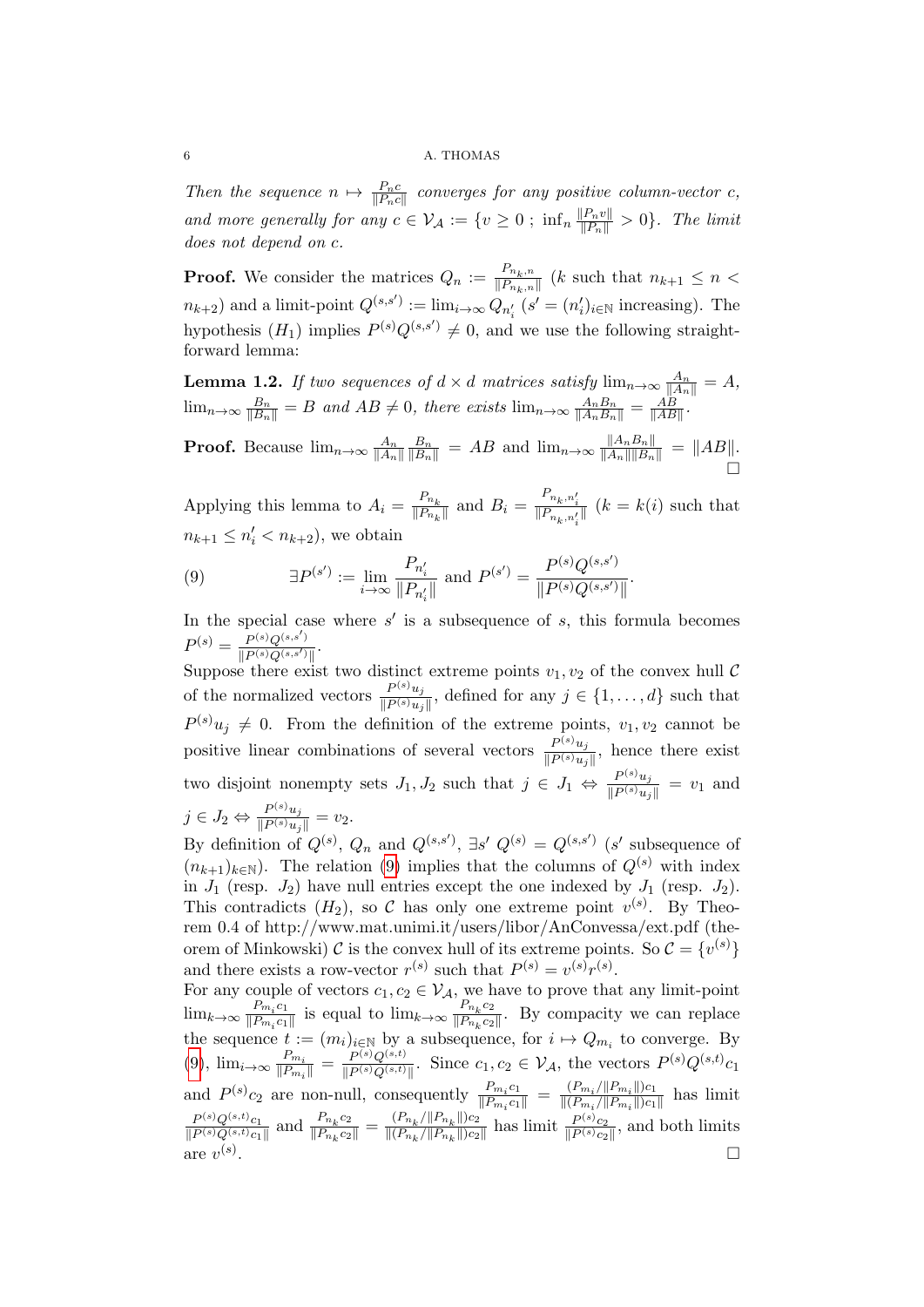# 2. DIVERGENCE OF THE SEQUENCE  $n \mapsto \frac{A_1 \cdots A_n}{\|A_1 \cdots A_n\|}$

Using [\[24,](#page-21-5) Theorem 1.1], the sequence  $n \mapsto \frac{P_n}{\|P_n\|}$  converges to a rank-one matrix if the matrices  $\frac{A_n}{\|A_n\|}$  are positive and converge to a positive matrix. The following theorem is a partial converse, obtained by an argument similar to the one of Elsner and Friedland in [\[14,](#page-20-4) Theorem 1].

<span id="page-6-0"></span>**Theorem 2.1.** Let  $(A_n)_{n\in\mathbb{N}}$  be a sequence in the space of the  $d \times d$  matrices on  $\mathbb{C}$ , such that  $\forall n \ P_n \neq 0$ . The sequence  $n \mapsto \frac{P_n}{\|P_n\|}$  diverges if  $n \mapsto \frac{A_n}{\|A_n\|}$ diverges and if its limit-points do not have a common left-eigenvector.

**Proof.** We prove this assertion by contraposition and first prove the following lemma:

**Lemma 2.2.** If the sequence  $n \mapsto \frac{P_n}{\|P_n\|}$  converges there exist a row-vector  $r \neq 0$  and a sequence of positive reals  $(\lambda_n)_{n \in \mathbb{N}}$  such that

<span id="page-6-1"></span>
$$
\lim_{n\to\infty} r\left(\frac{A_n}{\|A_n\|} - \lambda_n I_d\right) = 0.
$$

**Proof.** (i) Let  $\lambda_n := \frac{\|P_n\|}{\|P_{n-1}\| \cdot \|}$  $\frac{\|P_n\|}{\|P_{n-1}\| \cdot \|A_n\|}$ . The bounded sequence  $n \mapsto \lambda_n$  satisfies  $\lambda_n \left( \frac{P_n}{\|P_n\|} - \frac{P_{n-1}}{\|P_{n-1}\|} \right)$  $||P_{n-1}||$  $= \frac{P_{n-1}}{\mathbb{I}P}$  $||P_{n-1}||$  $\left(\frac{A_n}{\|A_n\|} - \lambda_n I_d\right)$  hence, if  $n \mapsto \frac{P_n}{\|P_n\|}$  converges to a matrix P,  $\lim_{n\to\infty} \frac{P_{n-1}}{\|P_{n-1}\|}$  $\frac{P_{n-1}}{\|P_{n-1}\|}\left(\frac{A_n}{\|A_n\|}-\lambda_nI_d\right)=0$  and  $\lim_{n\to\infty}P\left(\frac{A_n}{\|A_n\|}-\lambda_nI_d\right)=0.$ Since  $P$  has norm 1, it has at least one non-null row  $r$  and

(10) 
$$
\lim_{n \to \infty} r\left(\frac{A_n}{\|A_n\|} - \lambda_n I_d\right) = 0.
$$

If  $n \mapsto \frac{P_n}{\|P_n\|}$  converges the relation [\(10\)](#page-6-1) implies, by the second triangular inequality,  $\lim_{n\to\infty} \left( \left\| r \frac{A_n}{\|A_n\|} \right\| \right)$  $\frac{A_n}{\|A_n\|}\| - \lambda_n \|r\|$  = 0. So for any limit-point  $A =$  $\lim_{k\to\infty} \frac{A_{n_k}}{\|A_{n_k}\|}$  $\frac{A_{n_k}}{\|A_{n_k}\|}$ , the sequence  $k \mapsto \lambda_{n_k}$  converges to  $\lambda = \frac{\|rA\|}{\|r\|}$  $\frac{r_{\text{All}}}{\|r\|}$  and, by [\(10\)](#page-6-1), r is a left-eigenvector of A. The sequence  $n \mapsto \frac{A_n}{\|A_n\|}$  converges or has several limit-points, with  $r$  as common left-eigenvector.  $\Box$ 

We deduce in the following corollary that  $n \mapsto \frac{P_n}{\|P_n\|}$  in general diverges. For this we use the infinite product of a non-atomic Borel probability measure p with support C: this means that, for the random variable  $(A_n)_{n\in\mathbb{N}}$  $\mathcal{M}_d(\mathbb{C})^{\mathbb{N}}$ , the probability that the  $(i, j)^{\text{th}}$  entry of  $A_n$  belongs to a Borel set  $B_{n,i,j} \subset \mathbb{C}$  for any  $n, i, j$  is  $\prod_{n,i,j} p(B_{n,i,j}).$ 

Corollary 2.3. Let p be a non-atomic Borel probability measure with support  $\mathbb C$  and  $p^*$  the product-probability on  $\mathcal M_d(\mathbb C)^{\mathbb N}$ . For  $p^*$ -a.e. sequence  $(A_n)_{n\in\mathbb{N}}\in\mathcal{M}_d(\mathbb{C})^{\mathbb{N}}$  the sequence  $n\mapsto\frac{P_n}{\|P_n\|}$  exists and diverges.

**Proof.** We have to prove that the following sets have probability 0:

- $\mathcal{E}_0$  := { $(A_n)_{n \in \mathbb{N}}$ ;  $\exists n, P_n = 0$ },
- $\mathcal{E}$  :=  $\{(A_n)_{n\in\mathbb{N}}:\text{ the limit-points of }\frac{A_n}{\|A_n\|}\text{ have at least one common }\}$ left-eigenvector }.

 $\Box$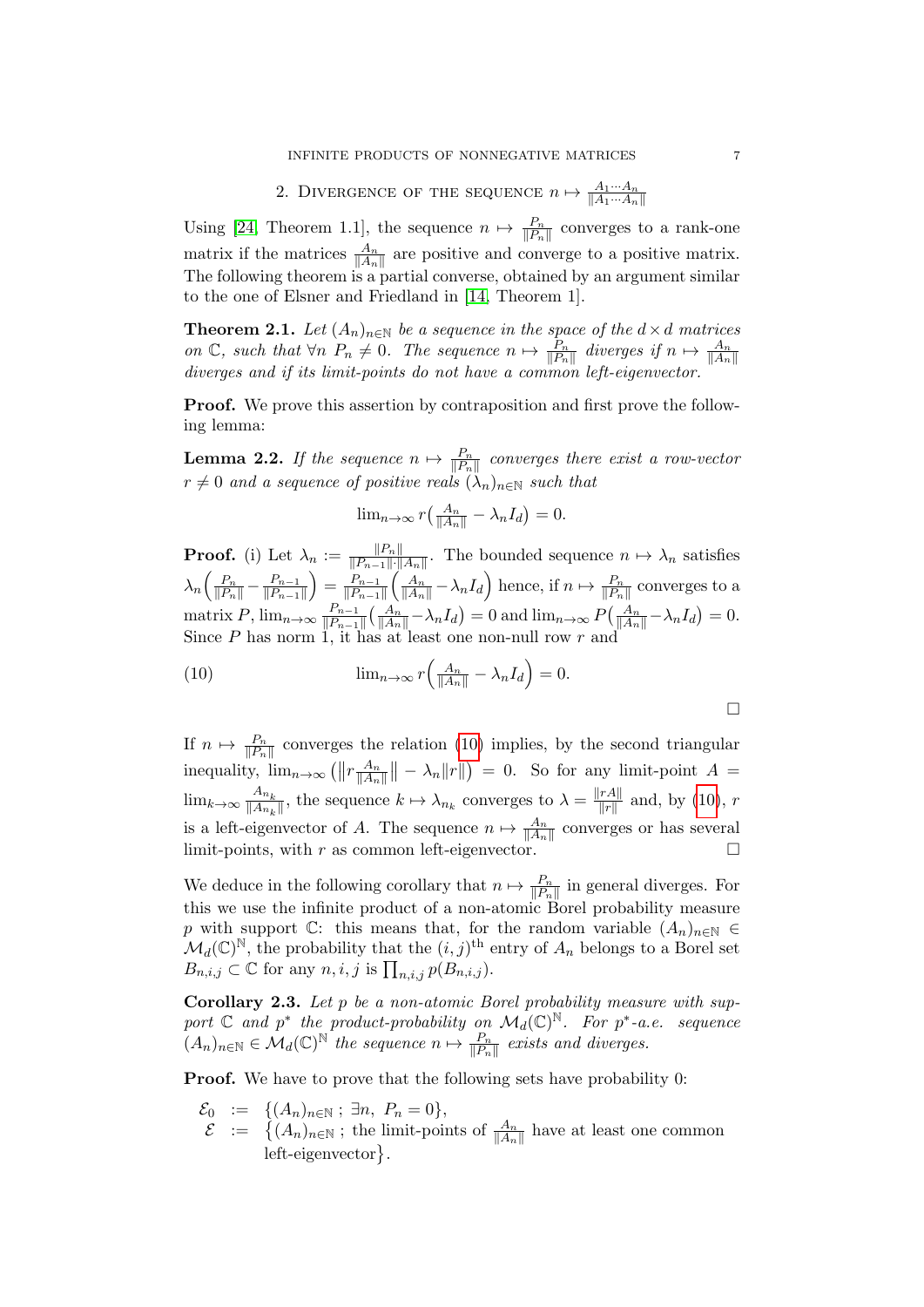$\mathcal{E}_0$  is a subset of  $\{(A_n)_{n\in\mathbb{N}}:\exists n \det A_n=0\}$ . It is sufficient to prove that the set  $\mathcal{E}_d := \{M \in \mathcal{M}_d(\mathbb{C}) \; ; \; \det M = 0\}$  has probability 0. Suppose by induction hypothesis that  $\mathcal{E}_{d-1}$  has probability 0. This implies that the co-matrix M' of a matrix  $M \in \mathcal{M}_d(\mathbb{C})$  has non-null  $(1, 1)$ -entry with probability 1. If this entry is non-null and if det  $M = 0$ , the (1, 1)-entry of M, say  $m_{1,1}$ , is a function of the other entries of M:  $m_{1,1} = f(m_{i,j}, (i,j) \neq (1, 1))$ . Since p is non-atomic, the conditional probability of  $m_{1,1} = f(m_{i,j}, (i,j) \neq (1, 1)),$ given the entries  $m_{i,j}$  for  $(i, j) \neq (1, 1)$ , is null, hence  $\mathcal{E}_d$  has probability 0 and  $p^*(\mathcal{E}_0)=0$ .

To prove that  $p^*(\mathcal{E}) = 0$  we consider the normalized triangular matrices with entries 1 under (resp. upper) the diagonal:

$$
T^{(0)} := \frac{2}{d(d+1)} \begin{pmatrix} 1 & 0 & \cdots & 0 \\ 1 & 1 & \cdots & 0 \\ \vdots & \vdots & \ddots & \vdots \\ 1 & 1 & \cdots & 1 \end{pmatrix} \text{ and } T^{(1)} := \frac{2}{d(d+1)} \begin{pmatrix} 1 & 1 & \cdots & 1 \\ 0 & 1 & \cdots & 1 \\ \vdots & \vdots & \ddots & \vdots \\ 0 & 0 & \cdots & 1 \end{pmatrix}
$$

that do not have a common left-eigenvector. We denote by  $t_{i,j}^{(0)}$  and  $t_{i,j}^{(1)}$  their entries respectively, and by  $\alpha_{i,j}^{(n)}$  the ones of  $\frac{A_n}{\|A_n\|}$ . Note that  $\mathcal E$  is a subset of  $\cup_k \cap_{\ell \geq k} \mathcal{E}_{k,\ell}$  with  $\mathcal{E}_{k,\ell} := \{(A_n)_{n \in \mathbb{N}} : \exists i, j \exists h \in \{0,1\} | \alpha_{i,j}^{(2\ell-h)} - t_{i,j}^{(h)} | \geq \frac{1}{k}\}$ because, if  $(A_n)_{n\in\mathbb{N}}$  is in the complementary of  $\cup_k \cap_{\ell\geq k} \mathcal{E}_{k,\ell}$ , the sequence  $n \mapsto \frac{A_n}{\|A_n\|}$  has limit-points  $T^{(0)}$  and  $T^{(1)}$  without common left-eigenvector. The set  $\{(A_n)_{n\in\mathbb{N}}: |\alpha_{i,j}^{(2\ell-h)} - t_{i,j}^{(h)}| \geq \frac{1}{k}\}\$  has probability  $\leq 1-\beta$  with  $\beta > 0$ ,  $\beta$  independent of  $h, i, j$ , hence  $\mathcal{E}_{k,\ell}$  has probability  $\leq 1 - \beta^{2d^2}$  and consequently  $p^*(\bigcap_{\ell \geq k} \mathcal{E}_{k,\ell}) = 0$ ,  $p^*(\mathcal{E}) = 0$ .

Corollary 2.4. Let  $(A_n)_{n\in\mathbb{N}}$  be a non-eventually constant sequence of matrices that belong to a finite set  $\mathcal{M} \subset \mathcal{M}_d(\mathbb{C})$  whose any couple of matrices do not have a common left-eigenvector. If  $\forall n \ P_n \neq 0$  the sequence  $n \mapsto \frac{P_n}{\|P_n\|}$ diverges.

**Proof.** If  $n \mapsto A_n$  is non-eventually constant,  $n \mapsto \frac{A_n}{\|A_n\|}$  is no more eventually constant otherwise  $M$  contains two collinear matrices whose lefteigenvectors are the same. Hence  $n \mapsto \frac{A_n}{\|A_n\|_n}$  admits at least two distinct limit-points  $\frac{M}{\|M\|}$  and  $\frac{M'}{\|M'\|}$  with  $M, M' \in \mathcal{M}$  and, by Theorem [2.1,](#page-6-0)  $n \mapsto \frac{P_n}{\|P_n\|}$ <br>diverges.

The remarks below concern (Remark [2.5\)](#page-7-0) the convergence of  $n \mapsto \frac{P_n c}{\|P_n c\|}$  in the straightforward case of the normalized image of a positive vector by an infinite product of positive matrices when they belong to a finite set. In the example of  $7 \times 7$  matrices studied in Appendix [A,](#page-13-0)  $n \mapsto \frac{P_n c}{\|P_n c\|}$  converges but  $n \mapsto \frac{P_n}{\|P_n\|}$  in general diverges (Remark [2.6\)](#page-8-0). Remarks [2.7](#page-8-1) and [2.8](#page-8-2) are about the approximation of a sequence of matrices by a matrix of rank 1, a matrix  $c_n r_n$  where  $c_n$  can be constant in certain cases. And (Remark [2.9\)](#page-9-1) is a precision about the theorem of Elsner and Friedland cited at the beginning of this section.

<span id="page-7-0"></span>**Remark 2.5.** If  $A_n$  belongs to a finite set of positive matrices, the sequence  $n \mapsto \frac{P_nc}{\|P_nc\|}$  converges to a limit independent of the positive vector  $c$  because the Birkhoff contraction coefficient of  $P_n$  tends to 0, see [\[28,](#page-21-14) §2] or [\[48,](#page-22-6) §3].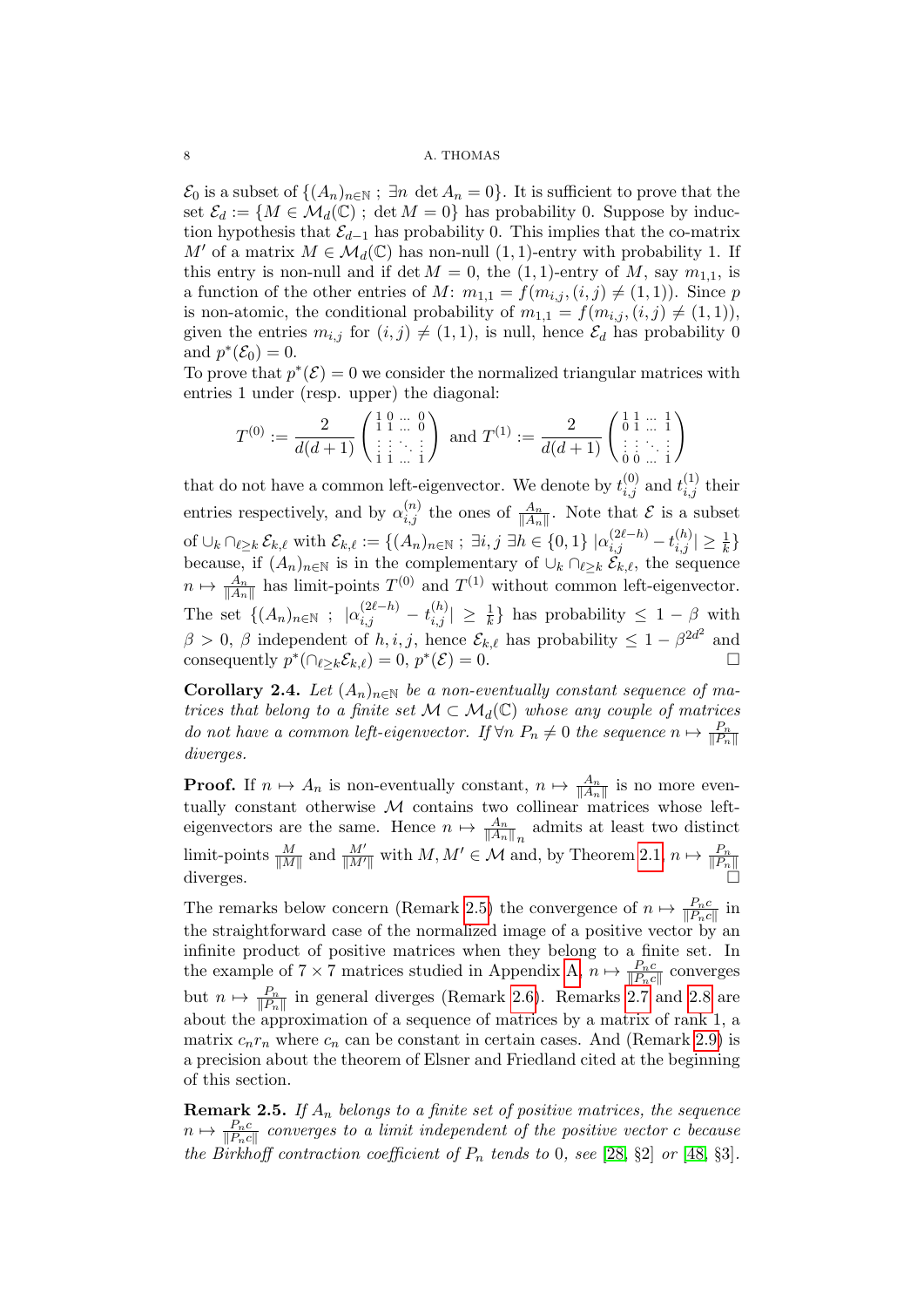<span id="page-8-0"></span>**Remark 2.6.** If the matrices  $A_n$  belong to the set  $\{M_0, M_1, M_2\}$  defined in Lemma [3.5](#page-13-1) and if the sets  $\{n ; A_n = M_0\}$  and  $\{n ; A_n \in \{M_1, M_2\}\}\$ are infinite, the sequence  $n \mapsto \frac{P_n}{\|P_n\|}$  diverges because

 $*$  M<sub>1</sub> has left-eigenvectors  $(0,0,0,0,0,a,b)$   $((a,b) \neq (0,0))$  and approximately  $(1.22, 0, 1.49, 1.82, 1, 0, 0)$  and  $(-0.72, 0, 0.52, -0.38, 1, 0, 0)$ ,

 $* M_2$  has left-eigenvectors  $(a, b, -a, 0, -a, c, d)$   $((a, b, c, d) ≠ (0, 0, 0, 0))$  and  $(a, 0, 0, -a, b, 0, a)$   $((a, b) \neq (0, 0)),$ 

 $*$  no of them is eigenvector of  $M_0$ .

On the other hand  $n \mapsto \frac{P_n c}{\|P_n c\|}$  converges by Lemma [A.5.](#page-16-0)

<span id="page-8-1"></span>**Remark 2.7.** Let  $(M_n)_{n\in\mathbb{N}}$  be a sequence of complex-valued  $d \times d$  matrices with singular values  $\delta_1(n) \geq \delta_2(n) \geq \ldots$  and let us prove the equivalences

$$
\lim_{n \to \infty} \frac{\delta_2(n)}{\delta_1(n)} = 0 \Leftrightarrow \exists c_n \text{ column-vector, } r_n \text{ row-vector}
$$

$$
\lim_{n \to \infty} \left( \frac{M_n}{\|M_n\|} - c_n r_n \right) = 0
$$

$$
\Leftrightarrow \text{ any limit point of } \frac{M_n}{\|M_n\|} \text{ has rank } 1.
$$

For this we write  $M_n = S_n$  $\left( \begin{array}{cccc} \delta_1(n) & \ldots & 0 \ \vdots & \ddots & \vdots \ 0 & \ldots & \delta_d(n) \end{array} \right)$  $\setminus$  ${}^t\overline{T_n}$  with  $S_n$  and  $T_n$  unitary matrices. If  $\lim_{n\to\infty} \frac{\delta_2(n)}{\delta_1(n)} = 0$ , the entries  $\delta_i(n), i \geq 2$ , are in  $o(\|M_n\|)$  and consequently  $\frac{M_n}{\|M_n\|} = \left(\frac{\delta_1(n)}{\|M_n\|} S_n u_1\right) \left(\frac{t_{u_1} t_{u_1}}{T_n}\right) + o(1) =: c_n r_n + o(1).$ Suppose now that  $\frac{\delta_2(n)}{\delta_1(n)}$  does not converge to 0. There exists an increasing sequence  $(n_k)_{k \in \mathbb{N}}$  such that  $\lim_{k \to \infty} \frac{M_{n_k}}{\|M_{n_k}\|}$  $\frac{Mn_k}{\|M_{n_k}\|} = S\Delta^t \overline{T}$ , where  $S, T$  are unitary and the two first diagonal entries of the diagonal matrix  $\Delta$  are positive. Consequently rank( $S\Delta^t\overline{T}$ )=rank( $\Delta$ ) ≥ 2. The vectors  $c_n, r_n$  such that  $\lim_{n\to\infty}\left(\frac{M_n}{\|M_n\|}-c_nr_n\right)=0$  do not exist: this should imply that  $c_{n_k}r_{n_k}$  (of

rank 1) tends to 
$$
S\Delta^t\overline{T}
$$
 (of rank  $\geq 2$ ).

The second assertions is equivalent to "all the limit points of  $\frac{M_n}{\|M_n\|}$  have rank 1" because the set of the rank-one normalized matrices is closed.

Note that in the counterexample  $M_n = \prod_{k=1}^n \left(\begin{smallmatrix} 1 & 0 & 1 \\ 0 & 1 & 0 \\ 0 & 0 & 1 \end{smallmatrix}\right)^{2^k} \left(\begin{smallmatrix} 1 & 0 & 0 \\ 0 & 1 & 1 \\ 0 & 0 & 1 \end{smallmatrix}\right)^{2^k}$ ,  $c_n$  is nonconstant.

<span id="page-8-2"></span>Remark 2.8. Let us prove the equivalence

$$
\exists \lim_{n \to \infty} \frac{M_n c}{\|M_n c\|} \text{ independent of } c > 0 \Leftrightarrow \exists v, r_n \lim_{n \to \infty} \left(\frac{M_n}{\|M_n\|} - v r_n\right) = 0.
$$

Note that v is collinear to  $\lim_{n\to\infty} \frac{M_n c}{\|M_n c\|}$  $\frac{M_nc}{\|M_nc\|}$  and to the limit of the first singular vector of  $M_n$ . Suppose  $\exists w = \lim_{n \to \infty} \frac{M_n v}{\|M_n v\|}$  $\frac{M_nv}{\|M_nv\|}$  independent of  $v > 0$ . Then for the vector  $u_{j,k} := u_j + \frac{1}{k}$  $\frac{1}{k}u, \exists n_k \ n \geq n_k \Rightarrow \|$  $\frac{M_n u_{j,k}}{\|M_n u_{j,k}\|} - w\| \leq \frac{1}{k}$  $\frac{1}{k}$ . Using the *classical inequality*  $\left\|\frac{x}{\|x\|} - \frac{y}{\|y\|}\right\|$  $\frac{y}{\|y\|}\| \leq \frac{2\|x-y\|}{\max(\|x\|,\|)}$  $rac{2||x-y||}{\max(||x||,||y||)}$  we deduce  $||$  $\frac{M_n u_j}{\|M_n u_j\|} - w\| \le$  $\frac{2\|M_n\|}{k\|M_nu_j\|}+\frac{1}{k}$  $\frac{1}{k}$ . We multiply by  $\frac{\|M_n u_j\|}{\|M_n\|}$  and conclude that  $\lim_{n\to\infty} \left(\frac{M_n}{\|M_n\|}\right)$  $cr_n)=0$  with  $c=w$  and  $r_n$  of entries  $\frac{||M_nu_j||}{||M_n||}$ .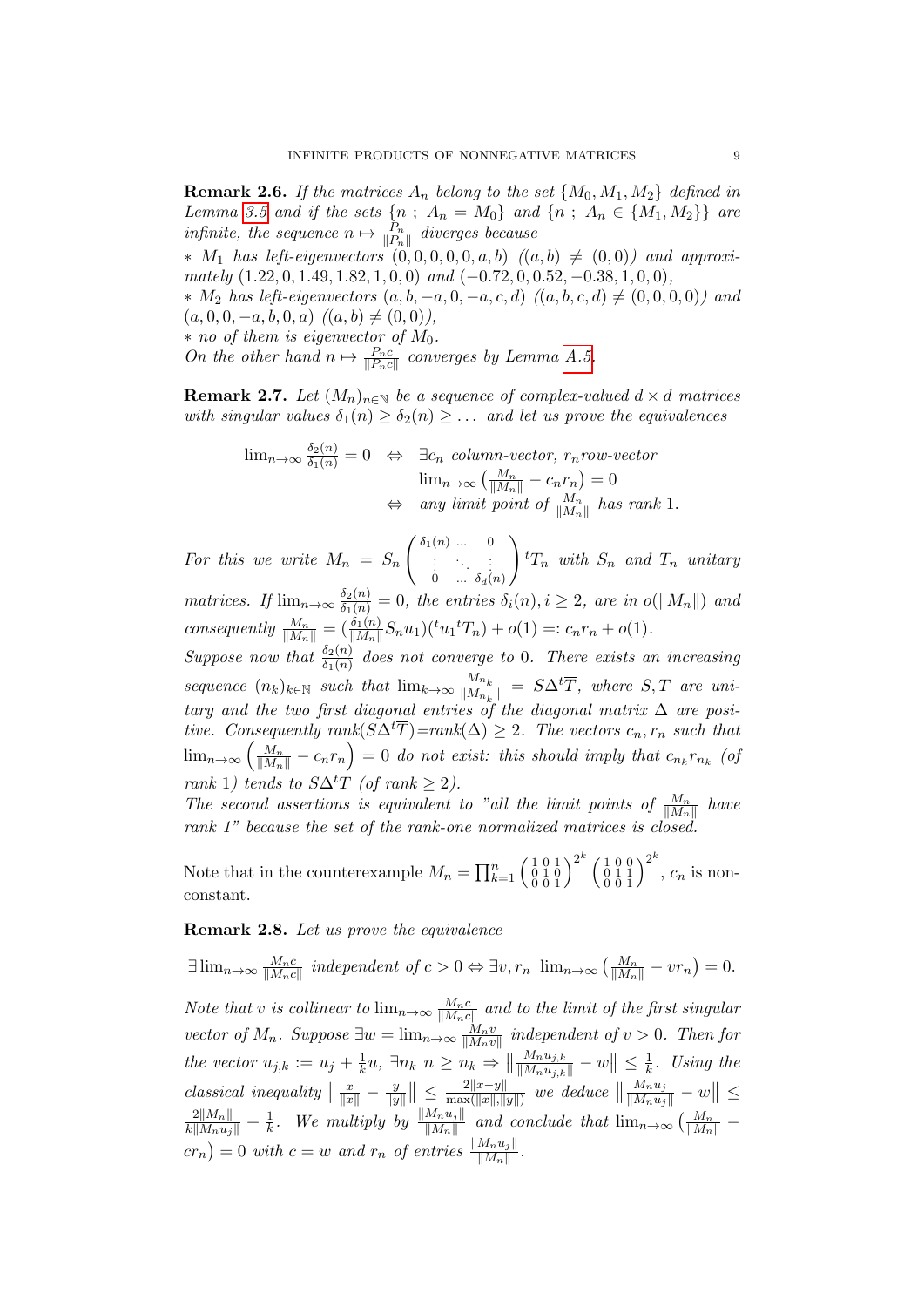Conversely suppose  $\exists (c, r_n) \ \lim_{n \to \infty} \left( \frac{M_n}{\|M_n\|} - c r_n \right) = 0$ . We multiply at the  $right \; by \; \frac{\|M_n\|}{\|M_nv\|}v$  (bounded vector) and deduce  $\lim_{n\to\infty}\left\|\frac{M_nv}{\|M_nv\|}-\lambda_nc\right\|=0$ with  $\lambda_n = \frac{\|M_n\|}{\|M_n v\|}$  $\frac{\|M_n\|}{\|M_n v\|} r_n v$ . This implies  $\|\lambda_n c\| \to 1$ ,  $\lambda_n \to \frac{1}{\|c\|}$  and  $\frac{M_n v}{\|M_n v\|} \to \frac{c}{\|c\|}$ .

<span id="page-9-1"></span>Remark 2.9. The Theorem 1 of [\[14\]](#page-20-4) we cite at the beginning of this section is not the main theorem of [\[14\]](#page-20-4) but the end of this paper, just after the proof of the main theorem, the authors note that Theorem 1 can be seen as a necessary and sufficient condition: given a finite set  $\mathcal{M} = \{A_1, \ldots, A_m\}$ of complex-valued matrices without common left-eigenvector for the eigenvalue 1, an infinite product containing an infinite number of each  $A_i$  converges iff there exist a norm  $\|\cdot\|$  and  $q < 1$  such that  $\forall i \Vert A_i \Vert \leq 1$  and  $||A_{i_1}\cdots A_{i_k}|| \leq q$  when  $\forall i \ \exists j \ i = i_j$ . The authors regret that an infinite number of conditions is required. In case  $\mathcal{M} = \{A_1, A_2, A_3\}$  is a set of three nonnegative matrices this can be reduced to a finite number of conditions, by using the finite set  $\mathcal L$  of the limit-points of the sequences  $n \mapsto A_i^n$ . That is, any infinite product containing an infinite number of each  $A_i$  converges iff there exist a norm  $\|\cdot\|$  and  $q < 1$  such that  $\|A_i\| \leq 1$  for any i and  $||B_{\sigma(1)}B_{\sigma(2)}B_{\sigma(3)}|| \leq q$  for any  $\sigma$  permutation of  $\{1,2,3\}$  and for any  $B_i \in \mathcal{L} \cup \{A_i, A_i^2, \ldots, A_i^a\}$  (choosing the constant a large enough).

## 3. BERNOULLI CONVOLUTIONS  $\nu_{\beta,p}$

<span id="page-9-2"></span><span id="page-9-0"></span>3.1. Case  $\beta$  is an integer. In this subsection  $b > \beta$  are two integers and  $p = (p_0, \ldots, p_{b-1})$  a positive probability vector; we put  $p_h = 0$  for the other values of h. There exist two positive integers  $q, r$  such that

(11) 
$$
b - 1 = (\beta - 1)q + r, \quad r \le \beta - 1.
$$

Since  $q < \frac{b-1}{\beta-1} \leq q+1$  we have  $\left[\frac{b-1}{\beta-1}\right]$  $\left(\frac{b-1}{\beta-1}\right)$  = q + 1. According to the definition of  $\nu_{\beta,p}$ , its support is a subset of  $[0, q+1]$ . Let  $B \subset \lceil \frac{k}{4} \rceil$  $\frac{k}{\beta}, \frac{k+1}{\beta}$  $\frac{+1}{\beta}$ )  $\subset$  [0, 1),  $k = 0, \ldots, \beta - 1$ . There exists  $B' \subset [0, 1)$  such that  $B = \frac{k+B'}{s}$  $\frac{e}{\beta}$  and we apply [\(3\)](#page-1-0) to the translated sets  $B + \ell$  for any  $\ell \in [0, q]$ :

$$
\nu(B+\ell) = \sum_{h} p_h \nu(\beta B + \beta \ell - h)
$$
  
= 
$$
\sum_{h} p_h \nu(B' + k + \beta \ell - h)
$$
  
= 
$$
\sum_{\ell'} p_{k+\beta\ell-\ell'} \nu(B' + \ell')
$$

and [\(4\)](#page-1-2) follows.

Let  $M'_0, M'_r$  be the primitive matrices and  $v_0, v_r$  the nonnull vectors such that  $M_0 = \left(\begin{smallmatrix} p_0 & 0 \ v_0 & M_0' \end{smallmatrix}\right)$ and  $M_r = \begin{pmatrix} M'_r & v_r \\ 0 & p_{h_r} \end{pmatrix}$  $0 \quad p_{b-1}$ .

**Theorem 3.1.** (i) Under the following hypothesis:  $(H): \frac{b-1}{\beta-1} \in \mathbb{N}$ , or  $\frac{b-1}{\beta-1} \notin \mathbb{N}$  with  $p_{b-1} \leq \rho(M'_r)$  (spectral radius of  $M'_r$ ), the sequence  $n \mapsto \frac{M_{\omega_1} \cdots M_{\omega_n} c_{\nu}}{\parallel M \parallel \cdots M \parallel c}$  $\frac{M_{\omega_1}\cdots M_{\omega_n}c_{\nu}}{\|M_{\omega_1}\cdots M_{\omega_n}c_{\nu}\|}$  converges uniformly on  $\omega \in \{0,\ldots,\beta-1\}^{\mathbb{N}}$ . (ii) The measures  $\nu_{\beta,p}(\cdot + \ell)$  defined for any  $\ell = 0, \ldots, q$  on the interval  $[0, 1]$  have the weak-Gibbs property with respect to the numeration in base  $\beta$ , if and only if  $(H)$  holds.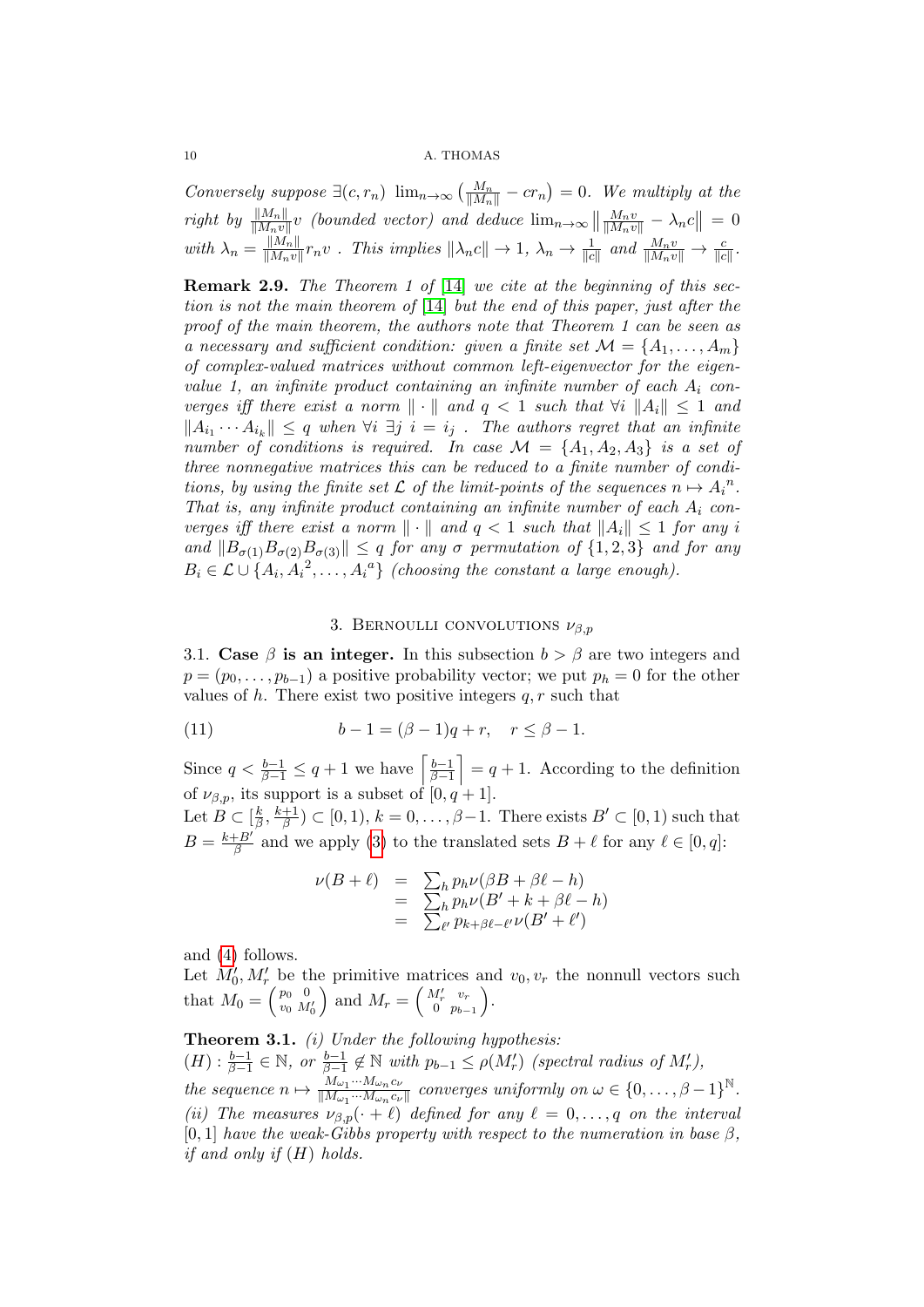**Proof.** (i) We first describe the matrices  $M_k$  and their products. For any word  $w = \omega_1 \dots \omega_n$  on the alphabet  $\{0, \dots, \beta - 1\}$  we denote by  $M_w$  the product-matrix  $M_{\omega_1} \cdots M_{\omega_n}$ . For any

<span id="page-10-2"></span>**Lemma 3.2.** (i) Let the word w have length q. The rows of  $M_w$  are positive except eventually the first and the last. The first row (resp. the last row) of  $M_w$  is positive if the first letter of w is nonnull (resp. is  $\langle r \rangle$ ). The last row of  $M_w$  is null if the first letter of w is  $>r$ .

(ii) For any nonnegative matrix or vector X, we denote by  $\Lambda(X)$  the largest  $\emph{ratio between two nonnull entries of a same column}, \Lambda(X) := \max_{\tiny{\begin{matrix} x_i, y_j \in \mathbb{R}^d, \\ x_i, y_j \in \mathbb{R}^d, \\ y_i \in \mathbb{R}^d, \\ y_i \in \mathbb{R}^d, \\ y_i \in \mathbb{R}^d, \\ y_i \in \mathbb{R}^d, \end{matrix}} \normalsize \max_{\tiny{\begin{matrix} x_i, y_j \in \mathbb{R}^d, \\ x_i, y_j \in \mathbb{R}^d, \\ y_i \in \mathbb{R}^d, \\ y_i \in \mathbb{R}^d, \\ y_i \in \mathbb{R}^d, \\ y_i \in \math$  $\breve{x}_{i,j}$  $\frac{x_{i,j}}{x_{i',j}}$ .

Let w have length q and first letter different from  $\theta$  (resp. r) and let c be a positive column-vector. Then the ratio between any entry of  $M_{w}c$  and any nonnul entry with same column-index and row-index different from  $q + 1$ (resp. 0) is at most  $\Lambda(M_w)$ .

 $(iii) * If \rho(M_0) = \rho(M'_0), \lim_{n \to \infty} \frac{M_0^{n}}{\|M_0^n\|}$  $\frac{M_0^{\phantom{0}n}}{\Vert M_0^{\phantom{0}n} \Vert} = c_0 \ell_0$  where  $c_0$  and  $\ell_0 = {}^t u_1$  or  $\ell_0$ positive, are right and left eigenvectors of  $M_0$  respectively.

\* If  $\rho(M_r) = \rho(M'_r)$ ,  $\lim_{n \to \infty} \frac{M_r^{n}}{\|M_r^{n}}$  $\frac{M_r{}^n}{\|M_r{}^n\|} = c_r\ell_r$  where  $c_r$  and  $\ell_r = {}^t u_{q+1}$  or  $\ell_r$ positive, are right and left eigenvectors of  $M_r$  respectively.

\* Let  $k = 0$  or r. If  $\rho(M_k) > \rho(M'_k)$  then  $\lim_{n \to \infty} \frac{M_k^n}{\|M_k^n\|}$  $\frac{M_k^{\ n}}{\|M_k^{\ n}\|} = c_k \cdot {}^t u_j,$  where  $c_k$ is positive right-eigenvector of  $M_k$  and  $j = 1$  in the first case,  $j = q + 1$  in the second.

**Proof.** (i) The diagonal entries of the matrix  $M_k$ , that is, the entries  $p_{k+i\beta-i}$ , are positive, except on the last row when  $k > r$ . The entries whose "distance" to the diagonal is 1, that is, the entries  $p_{k+i\beta-(i+1)}$ , are positive, except for  $k = 0$  in the first row and for  $k \geq r$  in the last row.

So if w has length q and first letter k, the entries of  $M_k$  whose "distance" to the diagonal is at most q (i.e. all the entries) are positive, except for  $k = 0$ in the first row and for  $k \geq r$  in the last row.

Moreover if  $k > r$  the last row of  $M_k$  is null, hence so is the last row of  $M_w$ . (ii) The ratio  $\frac{\sum_{ } }{n}$  $\sum$  $j$   $m_{i,j}c_j$  $\frac{d_j}{d_j m_{i',j} c_j}$ ,  $m_{i,j}$  entries of  $M_w$  and  $c_j$  entries of c, cannot exceed  $\Lambda(M_w)$  if  $\{j; m_{i,j} \neq 0\}$  is a subset of  $\{j; m_{i',j} \neq 0\}.$ 

(iii) This follows from the formulas  $M_0^n = \begin{pmatrix} p_0^n & 0 \\ p_0^n \nabla^n u_0^{-1} M^{i-1} u_0 & M^i \end{pmatrix}$  $p_0^{\,n} \sum_{1}^{p_0^{n}} p_0^{-i} M_0^{\prime\,i-1} v_r\,\, M_0^{\prime\,n} \bigg) \,\,\,{\rm and}$  $M_0^{\prime n} = \rho (M_0^{\prime})^n (c_0^{\prime} r_0^{\prime} + N_n)$  with  $\lim_{n\to\infty} N_n = 0$ , and the analogous formulas for  $M_r^{\,n}$  and  $M_r^{\prime n}$ .

The following lemma is often used to prove the uniform convergence of a sequence of the form  $n \mapsto c_{\omega,n} := \frac{M_{\omega_1} \cdots M_{\omega_n} c}{\|M_{\omega_1} \cdots M_{\omega_n} c\|}$  $\frac{m\omega_1\cdots m\omega_n c}{\|M\omega_1\cdots M\omega_n c\|}$ 

<span id="page-10-1"></span>**Lemma 3.3.** (i) Given a set of matrices  $\mathcal{M} = \{M_0, \ldots, M_{a-1}\}\$ and a column-vector c, the sequence  $n \mapsto c_{\omega,n}$  converges uniformly over  $\Omega_a$  if and only if the following pointwise convergence holds for any  $\omega \in \Omega_a$ 

<span id="page-10-0"></span>(12) 
$$
\lim_{n \to \infty} (\sup \{ ||c_{\xi, p} - c_{\xi, q}|| \; ; \; \xi \in [\omega_1 \dots \omega_n], p \ge n, q \ge n \}) = 0.
$$

(ii) In particular if c and the matrices  $M_k$  are nonnegative, the sequence  $n \mapsto c_{\omega,n}$  converges uniformly over  $\Omega_a$  if the difference between any couple of normalized columns of  $M_{\omega_1}\cdots M_{\omega_n}$  converges pointwise to 0.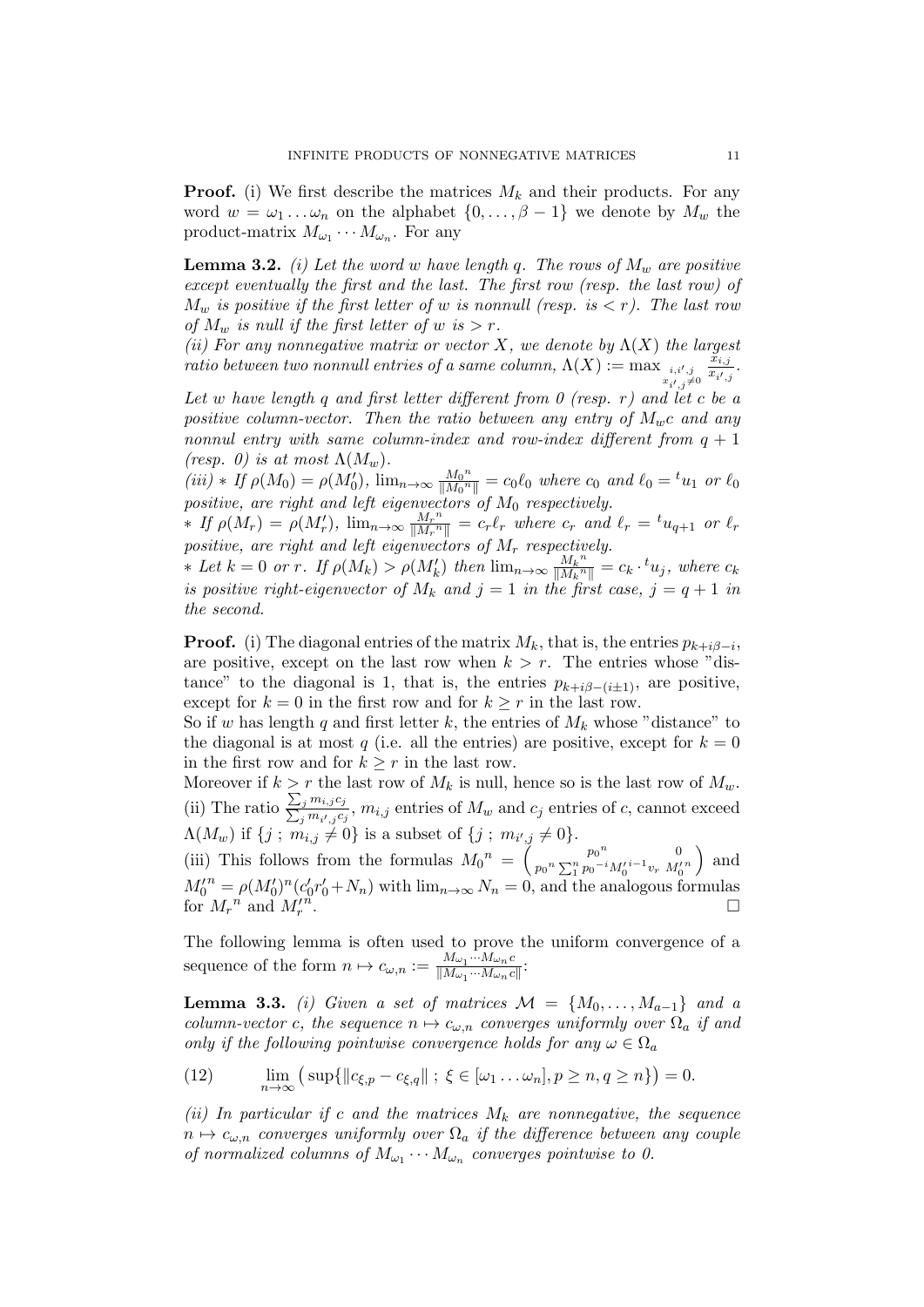Proof. (i) The direct implication is given by the Cauchy criterion. Con-versely, suppose that [\(12\)](#page-10-0) holds for any  $\omega \in \Omega_{\beta}$ . Given  $\varepsilon > 0$  and  $\omega \in \Omega_{\beta}$ there exists a rank  $n(\omega)$  such that

$$
\xi \in [\omega_1 \dots \omega_{n(\omega)}], p \ge n(\omega), q \ge n(\omega) \Rightarrow ||c_{\xi, p} - c_{\xi, q}|| \le \varepsilon.
$$

Each cylinder set  $[\omega_1 \dots \omega_{n(\omega)}]$  is an open set containing  $\omega$ . Because  $\Omega_\beta$  is compact, it is covered by finitely many of such sets, say  $[\omega_1^i \dots \omega_{n(\omega_i)}^i]$  for  $i = 1, \ldots, N$ . Let  $n = \max_{i \in \{1, \ldots, N\}} n(\omega^i)$ . The inequality  $||c_{\xi, p} - c_{\xi, q}|| \le \varepsilon$  holds for any  $\omega \in \Omega_{\beta}, \xi \in [\omega_1 \dots \omega_n], p \geq n, q \geq n$ , proving that the sequence  $n \mapsto c_{\omega,n}$  is uniformly Cauchy and converges uniformly on  $\Omega_{\beta}$ .

(ii) Denoting by  $c_j$  the j<sup>th</sup> normalized columns of  $M_{\omega_1} \cdots M_{\omega_n}$  we have  $\forall p \geq n \ c_{\xi,p} = \sum_j \lambda_j(p) c_j$ , where the coefficients  $\lambda_j(p)$  are nonnegative and have sum 1. It follows that  $||c_{\xi,p} - c_{\xi,q}||$  do not exceed  $\max_{j,j'} ||c_j - c_{j'}||$  and  $(12)$  holds.

To end the proof of the theorem we consider four cases: either there exist infinitely many n such that  $\omega_n \notin \{0, r\}$ , or there exist infinitely many n such that  $(\omega_n, \omega_{n+1}) = (0, r)$ , or  $\omega_n = 0$  for n large enough, or  $\omega_n = r$  for n large enough.

In the first case we use the Hilbert projective distance  $d_{\mathcal{H}}$  and the submultiplicative Birkhoff contraction coefficient  $\tau_{\mathcal{B}}$  defined in [\[48,](#page-22-6) §3] and computed in [\[48,](#page-22-6) Theorem 3.10]:

$$
\tau_{\mathcal{B}}(M) = \max_{j,j'} \tanh(d_{\mathcal{H}}(Mu_j, Mu_{j'})/4) \le 1
$$

with strict inequality if each row of  $M$  is either positive or null. The norm of the difference between two normalized vector is bounded by d times their Hilbert projective distance.

Let  $\tau$  < 1 be the maximum of  $\tau_{\mathcal{B}}(M_w)$  for the words w of length q whose first letter is not 0 nor r. Lemma [3.3\(](#page-10-1)ii) applies because the norm of the difference between any couple of normalized columns of  $M_{\omega_1} \cdots M_{\omega_n}$  is bounded by  $d \cdot \tanh^{-1}(4\tau^{k(n)})$ , where  $k(n)$  is the number of disjoint occurrences of such words in  $\omega_1 \dots \omega_n$ .

The proof is about the same in the second case because Lemma [3.2\(](#page-10-2)i) implies that each row of  $M_w$  is either positive or null if w has length  $q+1$  and first letters  $(0, r)$ .

In the case  $\exists m \forall n \ge m \omega_n = 0$  we use Lemma [3.3\(](#page-10-1)i). Let  $n \ge m, \xi \in$  $[\omega_1 \dots \omega_n], p, q \ge n$  and  $k = \max\{h : \xi_{m+1} = \dots = \xi_{m+h} = 0\}$ . According to Lemma [3.2\(](#page-10-2)iii) the product-matrix  $P_p = M_{\xi_1} \cdots M_{\xi_p}$  is

$$
P_p = P_m M_0^k P_{m+h,p} \text{ with } \frac{M_0^k}{\|M_0^k\|} = c_0 \ell_0 + N_k, \ \lim_{h \to \infty} N_k = 0.
$$

By Lemma [3.2\(](#page-10-2)ii) the entries of the vector  $v = \frac{P_{m+k,p}c_k}{\|P_{m+k,p}c_k\|}$  $\frac{F_{m+k,p}c_{\nu}}{\|P_{m+k,p}c_{\nu}\|}$ , but the last, are bounded from 0. We have  $\frac{P_p c_\nu}{\|P_{p} c_\nu\|} = \frac{P_m (c_0 \ell_0 + N_k)v}{\|P_m (c_0 \ell_0 + N_k)v}$  $\frac{P_m(c_0e_0+N_k)v}{\|P_m(c_0e_0+N_k)v\|}$ . Using the usual inequality  $\left\|\frac{x}{\|x\|} - \frac{y}{\|y\|}\right\|$  $\frac{y}{\|y\|}\| \leq \frac{2\|x-y\|}{\max(\|x\|,\|)}$  $\frac{2||x-y||}{\max(||x||,||y||)}$ , and because the first entry of  $\ell_0$  is nonnull, we have  $\parallel$  $\frac{P_p c_{\nu}}{\|P_p c_{\nu}\|} - \frac{P_m c_0}{\|P_m c_0\|}$  $\frac{P_m c_0}{\|P_m c_0\|}\| \leq \frac{\varepsilon}{2}$  $\frac{\varepsilon}{2}$  if *n* is large enough and the same inequality for  $\frac{P_q c_\nu}{\|P_q c_\nu\|}$ , implying [\(12\)](#page-10-0).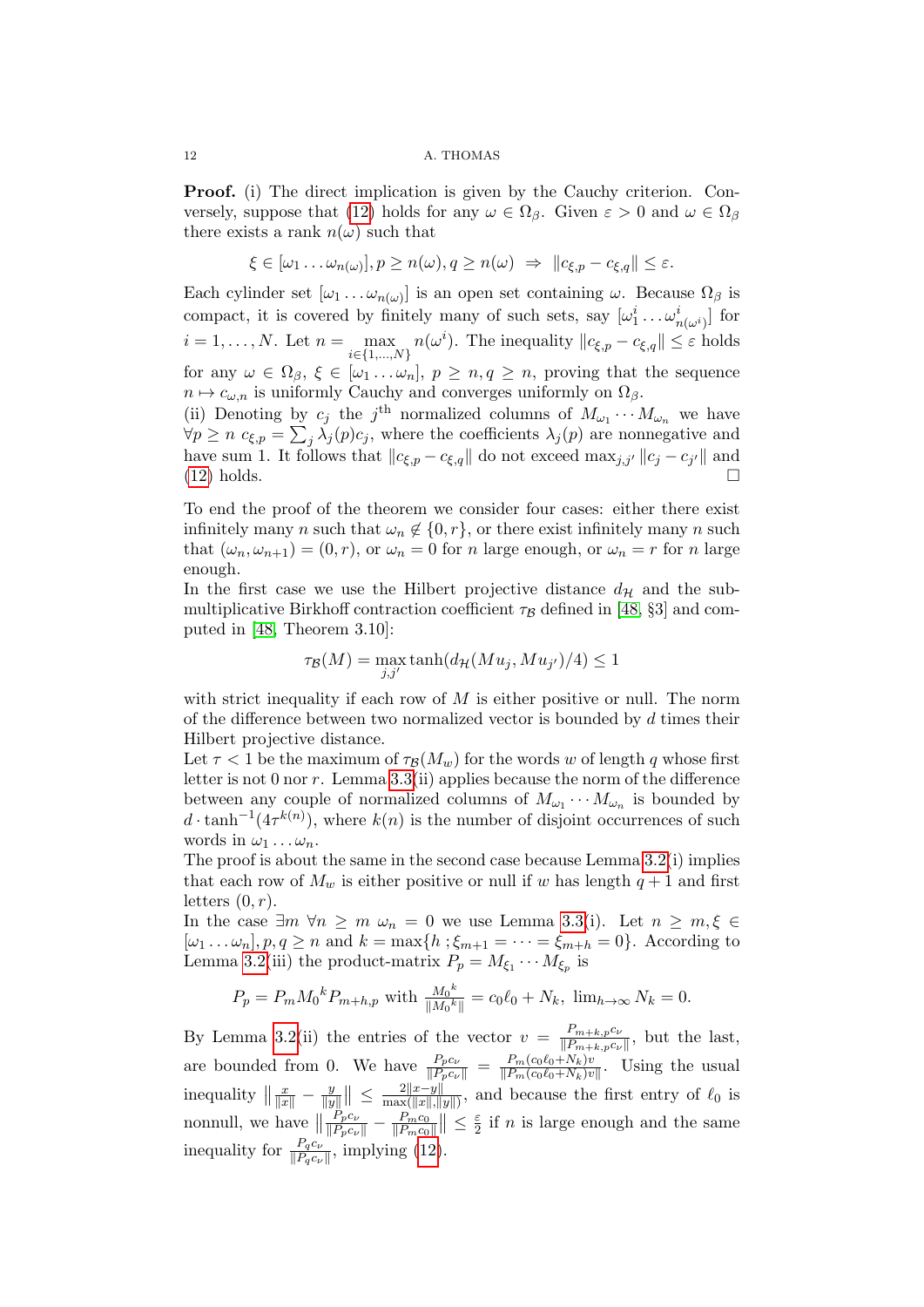The proof is the same in the case  $\exists m \forall n \geq m \omega_n = r$ , except if  $p_{b-1} > \rho(M'_r)$ because in this case the last entry of v can be null and  $\ell_r v = 0$ .

(ii) Denoting by  $[\omega_1 \dots \omega_n]$  the set of the reals  $x \in [0,1)$  whose  $\beta$ -expansion begins by  $\omega_1, \ldots, \omega_n$ , one has by [\(4\)](#page-1-2)

$$
\nu_{\beta,p}([\omega_1 \ldots \omega_n] + \ell) =^t u_{\ell+1} M_{\omega_1} \cdots M_{\omega_n} c_{\nu}.
$$

If (H) holds, the uniform convergence of  $n \mapsto c_{\omega,n}$  implies the uniform convergence of the *n*-step potential  $n \mapsto \frac{\nu_{\beta,p}([\omega_2...\omega_n]+\ell)}{\nu_{\beta,p}([\omega_1...\omega_n]+\ell)}$  $\frac{\nu_{\beta,p}(\omega_2...\omega_n)+\epsilon_j}{\nu_{\beta,p}(\omega_1...\omega_n)+\ell_j}$ , and consequently the measures  $\nu_{\beta,p}(\cdot + \ell)$  have the weak-Gibbs property (see [\[23,](#page-21-3) Lemma 1.2] or Theorem [B.3](#page-18-0) below).

Conversely if the measures  $\nu_{\beta,p}(\cdot + \ell)$  have the weak-Gibbs property, the definition of this property implies

<span id="page-12-1"></span>(13) 
$$
\lim_{n \to \infty} \left( \frac{\nu([\omega_1 \dots \omega_{2n}])}{\nu([\omega_1 \dots \omega_n]) \nu([\omega_{n+1} \dots \omega_{2n}])} \right)^{\frac{1}{n}} = 1 \text{ (uniformly on } \omega \in \Omega_\beta).
$$

Consequently (H) holds, otherwise  $p_{b-1} > \rho(M'_r)$  and [\(13\)](#page-12-1) is not true for  $\omega_1 \ldots \omega_{2n} = r^n(r+1)^n$ .

We prove in [\[51,](#page-22-1) Theorem 7] that a probability measure is linearly representable iff it is sofic; this result is known, we use the methods of [\[6,](#page-20-0) Theorem 4.28] and [\[16\]](#page-20-1).

We explain in the following subsection how to use the convergence of the sequence  $n \mapsto \frac{M_{\omega_1}...M_{\omega_n}c}{\|M\| \cdot M_{\omega_n}c}$  $\frac{M_{\omega_1} \dots M_{\omega_n} c}{\|M_{\omega_1} \dots M_{\omega_n} c\|}$  to study some properties of the sofic measures.

<span id="page-12-0"></span>3.2. Case  $\beta$  is the real solution of the equation  $\beta^3 = 2\beta^2 - \beta + 1$ . From now  $\beta \approx 1.755$  is the unique real solution of  $\beta^3 = 2\beta^2 - \beta + 1$  and  $\nu = \nu_{\beta,2}$ is the Bernoulli convolution associated to  $\beta$  with probabilities  $p_0 = p_1 = \frac{1}{2}$  $rac{1}{2}$ .

$$
\mu_{\beta} := *_{n=1}^{\infty} \left( \frac{1}{2} \delta_0 + \frac{1}{2} \delta_{(\beta-1)\beta^{-n}} \right).
$$

We choose this value of  $\beta$  because in other cases the involved matrices are very large (for instance when  $\beta^3 = \beta^2 + 1$ ) or small (for multinacci [\[40\]](#page-22-12) or quadratic numbers).

To get a linear representation of  $\nu_{\beta,2}$  we consider the following intervals:

**Definition 3.4.** We consider the three words  $w_0 := 0$ ,  $w_1 := 10$ ,  $w_2 := 1100$ on the alphabet  $\{0,1\}$ . Let  $\xi_1 \dots \xi_n \in \{0,1,2\}^n$  and let  $\varepsilon_1 \dots \varepsilon_N \in \{0,1\}^N$ be the concatenation of the words  $w_{\xi_1}, \ldots, w_{\xi_n}$ . The interval  $[\xi_1 \ldots \xi_n]$  is by definition

$$
[\xi_1 \ldots \xi_n] := \left[ \sum_{i=1}^N \frac{\varepsilon_i}{\beta^i}, \sum_{i=1}^N \frac{\varepsilon_i}{\beta^i} + \frac{1}{\beta^N} \right),
$$

included in [0, 1) with equality if  $\xi_1 \ldots \xi_n$  is the empty word.

β-numeration [\[47\]](#page-22-13): one says that  $x \in [0, 1)$  has representation  $x = \sum_{n \in \mathbb{N}} \frac{\varepsilon_n}{\beta^n}$ in base  $\beta$  if  $\varepsilon_n = \lfloor \beta T^{n-1}(x) \rfloor$  with  $T(x) := \beta x - \lfloor \beta x \rfloor$ . We call " $\beta$ -expansion of x" the infinite word  $\varepsilon_1 \varepsilon_2 \ldots$ , it can be any infinite concatenation of words  $w_0 := 0, w_1 := 10$  and  $w_2 := 1100$  because  $[0, 1)$  is the image of  $[0, \frac{1}{6}]$  $\frac{1}{\beta}$ ),  $\left[\frac{1}{2}\right]$  $\frac{1}{\beta}, \frac{1}{\beta} + \frac{1}{\beta^2}$  and  $\left[\frac{1}{\beta} + \frac{1}{\beta^2}, 1\right)$  by T, T<sup>2</sup> and T<sup>4</sup> respectively. For any  $\omega \in$  $\Omega_3 = \{0, 1, 2\}^{\mathbb{N}}$  we denote by  $[\omega_1 \dots \omega_n]$  the set of the reals  $x \in [0, 1)$  whose β-representation begins by the concatenation of words  $w_{ω_1} \dots w_{ω_n}$ .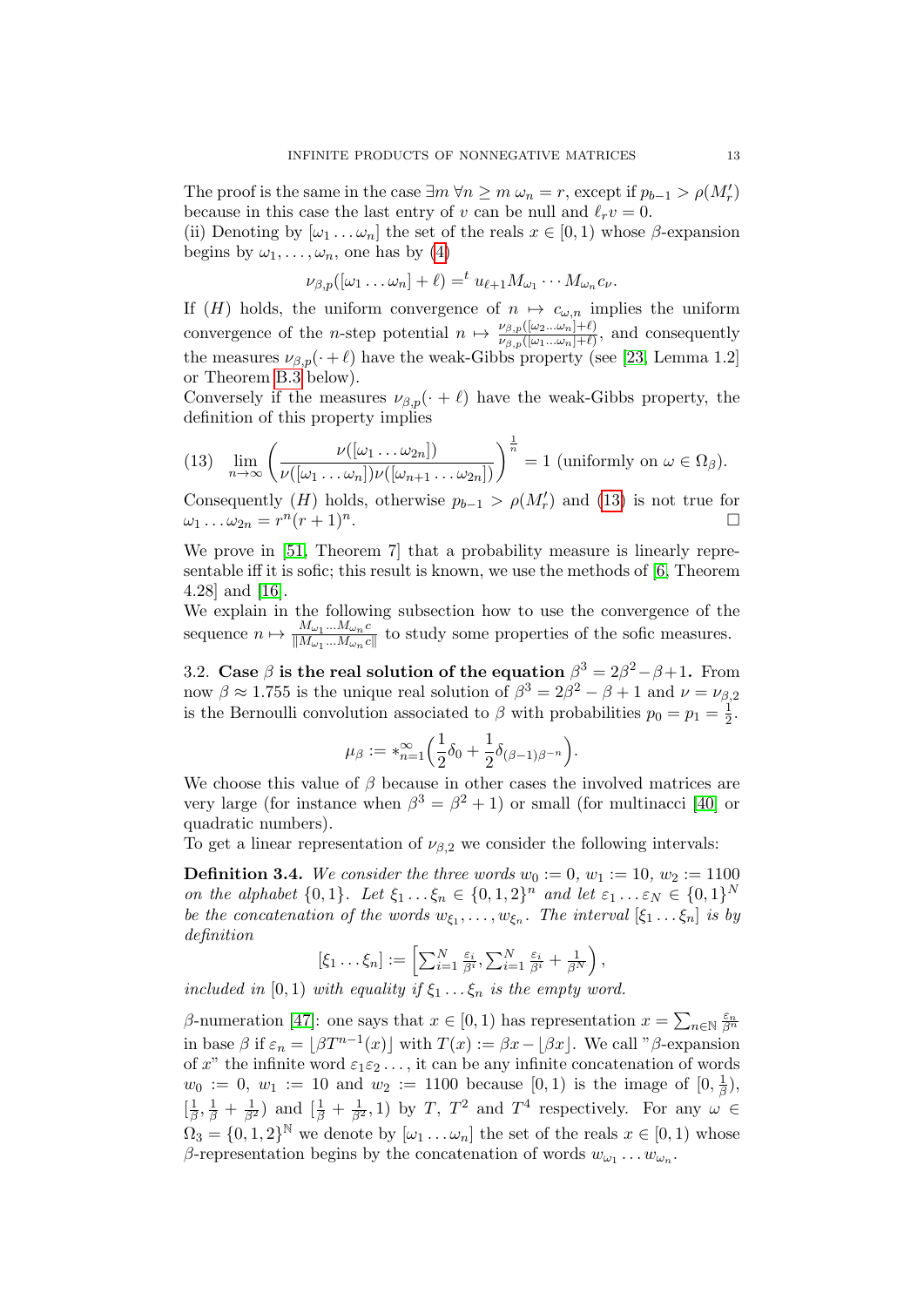<span id="page-13-1"></span>**Lemma 3.5.** 
$$
\nu_{\beta}\left(\frac{1}{\beta-1}[\xi_1 \dots \xi_n]\right) = \begin{cases} \frac{t_{u_1} M_{\xi_2} \dots M_{\xi_n} c_{\beta}}{\frac{1}{2}} & \text{if } \xi_1 = 0 \\ \frac{1}{2} \frac{t_{u_3} M_{\xi_2} \dots M_{\xi_n} c_{\beta}}{\frac{1}{8}} & \text{if } \xi_1 = 1 \quad \text{with} \\ \frac{1}{8} \frac{t_{u_5} M_{\xi_2} \dots M_{\xi_n} c_{\beta}}{\frac{1}{8}} & \text{if } \xi_1 = 2 \end{cases}
$$

$$
2M_0 := \begin{pmatrix} 1 & 0 & 0 & 0 & 0 & 0 \\ 0 & 0 & 1 & 0 & 0 & 0 \\ 0 & 0 & 0 & 1 & 0 & 0 \\ 0 & 0 & 0 & 0 & 0 & 0 \\ 0 & 0 & 0 & 0 & 0 & 0 \\ 0 & 0 & 0 & 0 & 0 & 0 \\ 0 & 0 & 0 & 0 & 0 & 0 \\ 0 & 0 & 0 & 0 & 0 & 0 \end{pmatrix}, \quad 4M_1 := \begin{pmatrix} 0 & 0 & 1 & 1 & 0 & 0 \\ 0 & 0 & 0 & 1 & 0 & 0 \\ 0 & 0 & 0 & 1 & 0 & 0 \\ 0 & 0 & 0 & 0 & 0 & 0 \\ 0 & 0 & 0 & 0 & 0 & 0 \\ 0 & 0 & 0 & 0 & 0 & 0 \\ 0 & 0 & 0 & 0 & 0 & 0 \end{pmatrix}, \quad 16M_2 := \begin{pmatrix} 1 & 0 & 0 & 0 & 0 & 0 \\ 1 & 0 & 0 & 0 & 0 & 0 & 0 \\ 0 & 0 & 0 & 0 & 0 & 0 & 0 \\ 0 & 0 & 0 & 0 & 0 & 0 & 0 \\ 0 & 0 & 0 & 0 & 0 & 0 & 0 \\ 0 & 0 & 0 & 0 & 0 & 0 & 0 \\ 0 & 0 & 0 & 0 & 0 & 0 & 0 \end{pmatrix}, \quad 20c_{\beta} := \begin{pmatrix} 12 \\ 13 \\ 14 \\ 4 \\ 6 \\ 6 \\ 4 \end{pmatrix}.
$$
  
\n*The measure  $\mu_{\beta}$* 

**Proof.** Let  $i_1 := 0, i_2 := \beta - 1, i_3 := \frac{1}{\beta^2}, i_4 := \frac{1-\beta}{\beta}$  $\frac{-\beta}{\beta}, i_5:=\frac{1}{\beta}, i_6:=\frac{\beta+1}{\beta^2}, i_7=1,$ we first prove that

<span id="page-13-2"></span>
$$
(14) \qquad \begin{pmatrix} \nu_{\beta}\left(i_{1}+(\beta-1)[\xi_{1}...\xi_{n}]\right) \\ \vdots \\ \nu_{\beta}\left(i_{7}+(\beta-1)[\xi_{1}...\xi_{n}]\right) \end{pmatrix} = M_{\xi_{1}} \cdots M_{\xi_{n}} \begin{pmatrix} \nu_{\beta}\left(i_{1}+(\beta-1)[0,1)\right) \\ \vdots \\ \nu_{\beta}\left(i_{7}+(\beta-1)[0,1)\right) \end{pmatrix}.
$$

Suppose for instance that  $\xi_1 = 1$ . Then  $[\xi_1 \dots \xi_n] = \frac{1}{\beta} + \frac{1}{\beta^2} [\xi_2 \dots \xi_n]$ . The random variable  $\sum_{k=1}^{\infty} \frac{\omega_k}{\beta^k}$  belongs to  $i_j + (\beta - 1)[\xi_1 \dots \xi_n]$  iff

$$
\sum_{k=3}^{\infty} \frac{\omega_k}{\beta^{k-2}} \in i + (\beta - 1)[\xi_2 \dots \xi_n] \text{ with } i = -\omega_1 \beta - \omega_2 + \beta^2 i_j + (\beta - 1)\beta.
$$

 $\omega_1, \omega_2$  take the values 0 and 1 with probability  $\frac{1}{2}$ , and  $i = i(\omega_1, \omega_2, j)$  belongs to the interval  $(1-\beta, \frac{1}{\beta-1})$  because  $\sum_{k=1}^{\infty} \frac{\omega_k}{\beta^k} \in (0, \frac{1}{\beta-1})$ . Let us prove that  $\exists j' \ i = i_{j'}$ . For  $j = 1, j' = 3$  or 4; for  $j = 2, j' = 6$ ; and so one. So the couples  $(j, j')$  are the indices of the nonnull entries in  $M_1$ . We proceed in the same way in the cases  $\xi_1 = 0$  and  $\xi_1 = 2$ .

Consequently, if the formula [\(14\)](#page-13-2) is true for  $[\xi_2 \dots \xi_n]$ , it is true for  $[\xi_1 \dots \xi_n]$ . Since [\(14\)](#page-13-2) is obvious when  $\xi_1 \dots \xi_n$  is the empty word, it is true for any n. The column-vector at the right of [\(14\)](#page-13-2) is an eigenvector of  $M_0 + M_1 + M_2$ (by applying this formula to  $n = 1$ ). To prove that this vector is  $c_{\beta}$ , it is sufficient to note that the sum of its first two entries is  $\nu_\beta([0, 2(\beta - 1))) = 1$ . Lemma [3.5](#page-13-1) follows from [\(14\)](#page-13-2) because

$$
\frac{1}{\beta - 1}[\xi_1 \dots \xi_n] = \begin{cases} i_1 + (\beta - 1)[\xi_2 \dots \xi_n] & \text{if } \xi_1 = 0 \\ i_2 + (\beta - 1)[0\xi_2 \dots \xi_n] & \text{if } \xi_1 = 1 \\ i_2 + (\beta - 1)[10\xi_2 \dots \xi_n] & \text{if } \xi_1 = 2 \end{cases}
$$

 $\Box$ 

We prove in Appendix [A](#page-13-0) the following theorem:

<span id="page-13-3"></span>**Theorem 3.6.** The sequence  $n \mapsto \frac{M_{\omega_1} \cdots M_{\omega_n} c_{\beta}}{\|M\| \cdots M\|}$  $\frac{m_{\omega_1}...m_{\omega_n}c_{\beta}}{\|M_{\omega_1}...M_{\omega_n}c_{\beta}\|}$  converges uniformly on  $\{0,1,2\}^{\mathbb{N}}$  and the measure  $\nu\left(\frac{\cdot}{\beta-1}\right)$  $\frac{1}{\beta-1}$ ) has the weak-Gibbs property with respect to the numeration in base  $\beta$ .

## Appendix A. proof of Theorem [3.6](#page-13-3)

<span id="page-13-0"></span>In the case of the matrices  $M_0, M_1, M_2$  defined in Lemma [3.5,](#page-13-1) the Birkhoff contraction property can not be used as is. Indeed there exists a noncountable set of sequences  $(\xi_n)_{n\in\mathbb{N}} \in \{0,1,2\}^{\mathbb{N}},$  for instance the sequences

 $\xi_1 \xi_2 \cdots = (1100000)^{i_1} (1012)^{j_1} (1100000)^{i_2} (1012)^{j_2} \dots$  with  $i_k, j_k \ge 1$ ,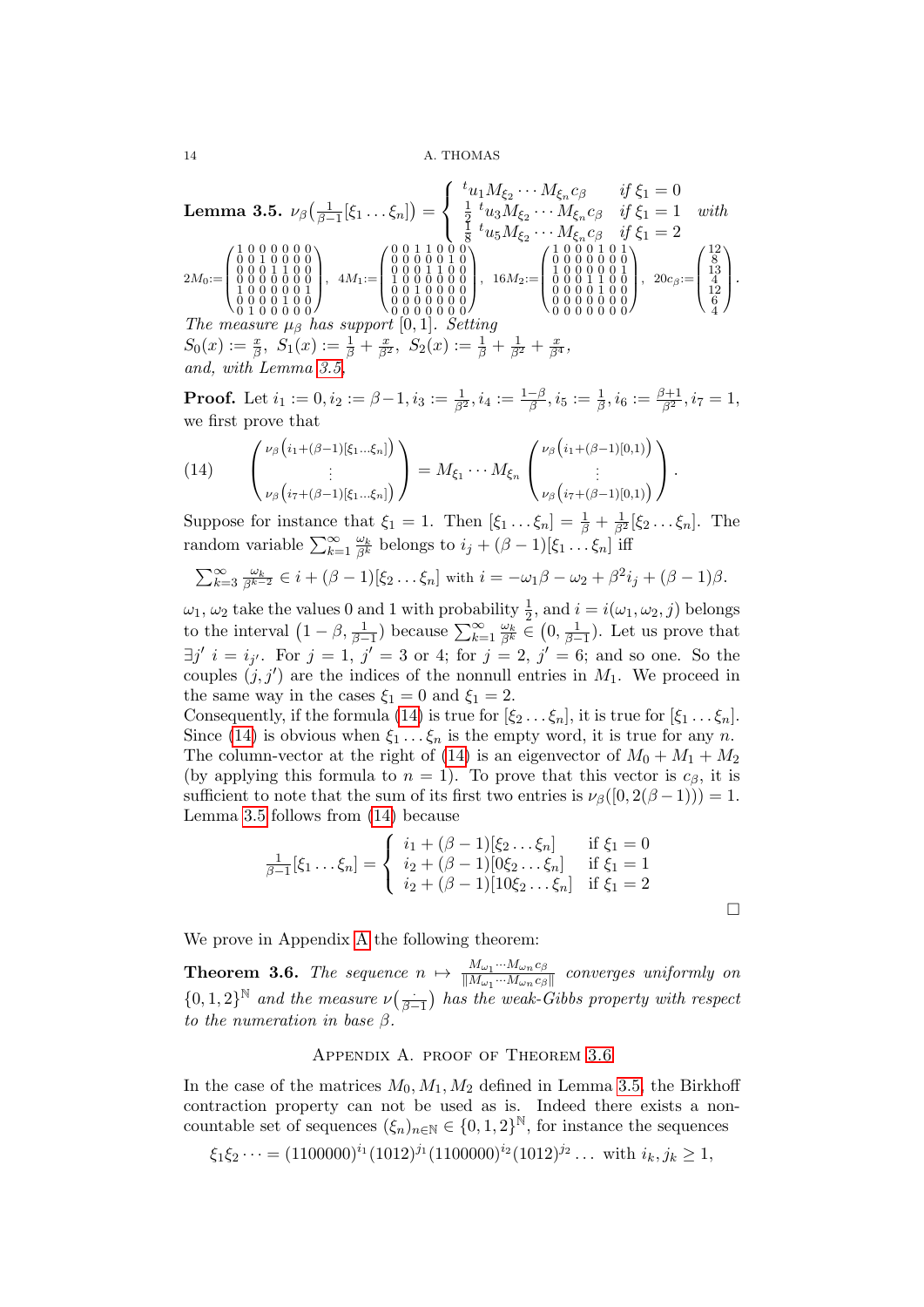for the sets  $\mathcal{I}(M_{\xi_m}\cdots M_{\xi_n})$   $(m \leq n)$  not to have the form  $I \times J$ , and consequently the Birkhoff contraction coefficient of  $M_{\xi_m} \cdots M_{\xi_n}$  is 1. So we use another method and we first study the properties of the product-

matrices

$$
P_n = A_1 \cdots A_n, \ A_1, \ldots, A_n \in \mathcal{M} := \{ A := 2M_0, B := 4M_1, C := 16M_2 \}.
$$

Let S be the set of the vectors v such that  $v - (u_1 + u_3 + u_5)$  is nonnegative.

<span id="page-14-1"></span>**Lemma A.1.** (i) S is stable by left-multiplication by matrices of M. (ii) The first or third or fifth column of  $P_3$  belongs to  $S$ . (iii)  $\mathcal{I}(P_3(u_1 + u_3 + u_5)) = \mathcal{I}(P_3 \sum_j u_j).$ (iv) If  $n \geq 6$ ,  $\exists I_n, J_n \subset \{1, \ldots, 7\}$  (depending on  $A_1, \ldots, A_n$ ) such that  $\ast J_n \cap \{1,3,5\} \neq \emptyset$  $*$  ∀j  $\mathcal{I}(P_nu_j)$  ⊂  $I_n$  with equality if  $j \in J_n$ \* the entries of  $P_n u_j$  are at most  $2 \times 7^3$  if  $\mathcal{I}(P_n u_j) \neq I_n$ ; ∗ There exists a constant C such that  $\frac{\|P_n u_{j'}\|}{\|P_n u_{j}\|} \leq C$  if  $j \in J_n$ .

**Proof.** (i), (ii) and (iii) follow from simple computation.

(iv) Let  $J_n := \{j : A_{n-2}A_{n-1}A_nu_j \in \mathcal{S}\}\$ . By the second item  $J_n$  contains 1 or 3 or 5 and, by the third, the set  $\mathcal{I}(A_{n-5}\cdots A_nu_i)$  does not depend on  $j \in J_n$  and contains  $\mathcal{I}(A_{n-5} \cdots A_n u_{j'})$  for  $j' \notin J_n$ . Consequently this is also true for  $\mathcal{I}(P_n u_j)$  and  $\mathcal{I}(P_n u_{j'})$ .

So we define  $I_n := \mathcal{I}(P_n u_j)$   $(j \in J_n)$ . Suppose  $j' \notin J_n$  and  $\mathcal{I}(P_n u_{j'}) \neq I_n$ . Then  $P_{3,n}u_{j'} \notin \mathcal{S}$  (otherwise, by (iii),  $\exists j \in J_n \ \mathcal{I}(P_nu_{j'}) = \mathcal{I}(P_nu_j) = I_n$ ). A quick computation proves that the columns, in any product of matrices of M, belong either to S or to a set of 19 vectors with entries at most 2. The images of such vectors by  $P_3$  have entries at most  $2 \times 7^3$ .

 $\frac{\|P_n u_{j'}\|}{\|P_n u_{j}\|} = \frac{\sum_i x_i y_i'}{\sum x_i y_i} \le \max_i \frac{y_i'}{y_i}$  with  $x = {}^t u P_{n-6}$ ,  $y = P_{n-6,n} u_j$ ,  $y' = P_{n-6,n} u_{j'}$ because the indices i such that  $x_i y_i' \neq 0$  satisfy also  $x_i y_i \neq 0$ . The constant C is the maximum of  $\frac{y'}{y}$  $y'$  when y and y' belongs to the finite set of the nonnull entries in the products of 6 matrices of M.

Reading the product  $P_n = A_1 \cdots A_n$  from the right to the left, we see that either  $\exists m \ A_m \cdots A_n \in \mathcal{E} := \{ABA^{\alpha}, B^2A^{\alpha}, CBA^{\alpha}, CA^{\alpha}, B, A^2C^{\alpha}, A^2BAC^{\alpha},$  $BABAC^{\alpha}, CABAC^{\alpha}, B^2AC^{\alpha}, CBAC^{\alpha}, CAC^{\alpha}, ABC^{\alpha}, B^2C^{\alpha}, CBC^{\alpha}\}_{\alpha \in \mathbb{N}},$ or  $A_1 \cdots A_n \in \mathcal{E}' := \{I, A^\alpha, BA^\alpha, C^\alpha, AC^\alpha, BAC^\alpha, ABAC^\alpha, BC^\alpha\}_{\alpha \in \mathbb{N}}.$ By reiterating one obtains

<span id="page-14-2"></span>(15) 
$$
A_1 \cdots A_n = E_0 E_1 \cdots E_k
$$
 with  $k \ge 0$ ,  $E_0 \in \mathcal{E}'$  and  $E_1, \ldots, E_k \in \mathcal{E}$ .

Suppose that the sequence  $(A_n)_{n\in\mathbb{N}}\in\mathcal{M}^{\mathbb{N}}$  is not eventually equal to the constant A, nor to the constant C. While each  $E_i$  depend on n, its length has a bound (depending on  $(A_n)_{n\in\mathbb{N}}$ ), hence there exists necessarily a nonincreasing sequence of infinite sets  $S_i \subset \mathbb{N}$  for the  $(i + 1)$ -uplet  $(E_0, \ldots, E_i)$ to be the same for any  $n \in S_i$ . In this way we obtain an infinite sequence  $(E_k)_{k\in\mathbb{N}}$  such that

<span id="page-14-0"></span>(16) 
$$
\forall k \ \exists n = n_k \ E_0 \cdots E_k = A_1 \cdots A_n.
$$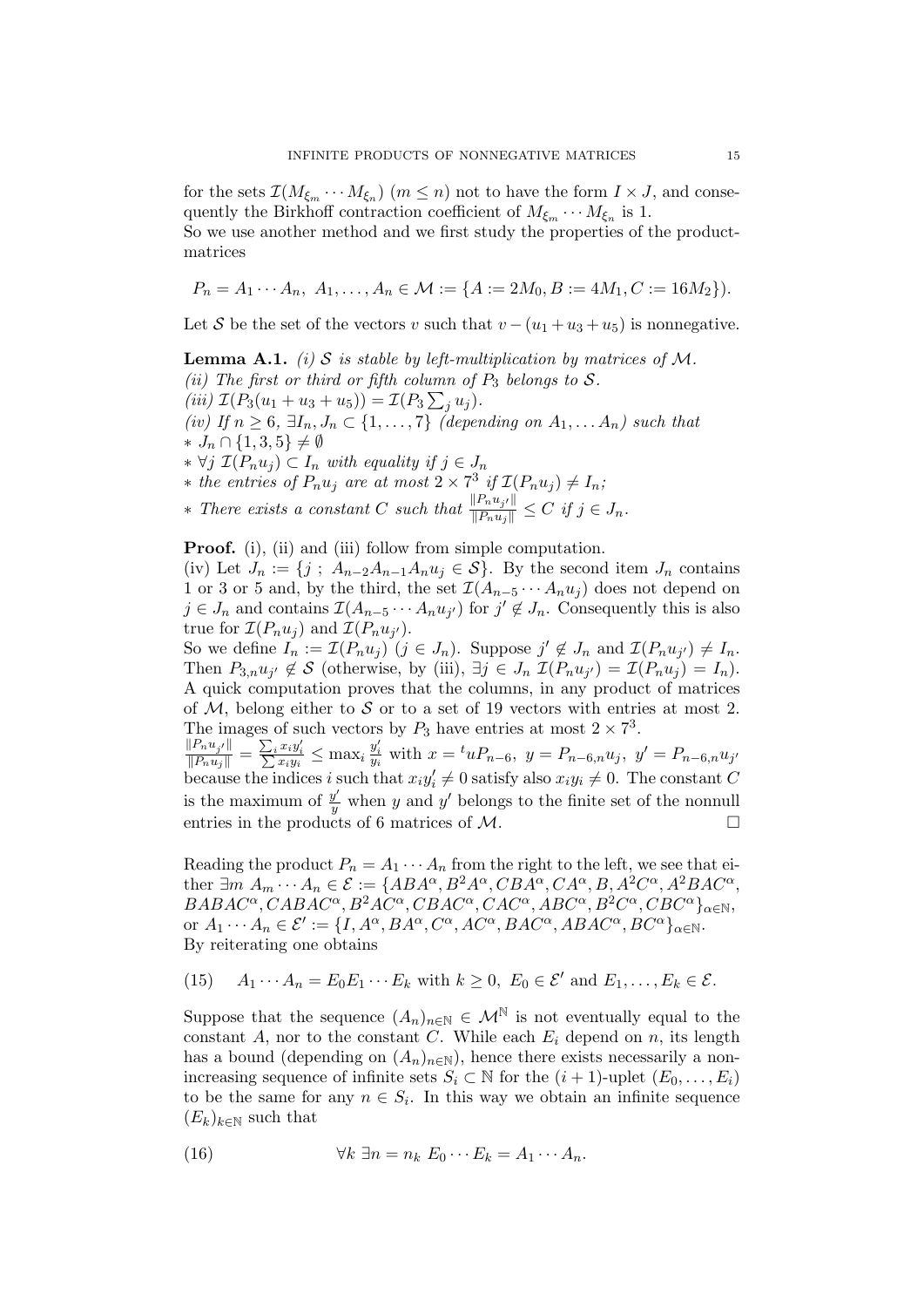The map  $\Lambda$  defined in Lemma [3.2\(](#page-10-2)ii) is bounded on  $\mathcal{E}$ : for instance  $ABA^{4\alpha} =$  $\sqrt{ }$  $\setminus$ 

 $\left\{ \right.$  $\begin{array}{c} \alpha\quad 0\ 1\ 0\ 0\ 0\ \alpha \\ \alpha+1\ 0\ 1\ 0\ 0\ 0\ 0 \\ \alpha\quad 0\ 0\ 0\ 0\ 0\ 0 \\ \alpha\quad 0\ 0\ 1\ 1\ 0\ 0 \end{array}$ α 0 0 1 1 0 0  $\Big\}$ and  $\max_{\alpha \in \mathbb{N}} \Lambda(ABA^{4\alpha}) = 2$ . Let us bound also  $\Lambda(A_1 \cdots A_n)$ .

 $\Lambda \alpha$  0 0 1 1 0 0 /<br>The search of a bound of  $\Lambda(M_1 \cdots M_k)$ , valid for any nonnegative matrices  $M_1, \ldots, M_k$ , leads to the following lemma:

<span id="page-15-1"></span>**Lemma A.2.** For  $M = (m_{i,j})$  nonnegative, let  $J_i := \{j ; m_{i,j} \neq 0\}$  and

$$
\lambda(M) := \max_{i,i' \text{ such that } J_i \neq \emptyset} \frac{\sum_{j \notin J_i} m_{i',j}}{\sum_{j \in J_i} m_{i,j}}.
$$

If  $\max_i \lambda(M_i) \leq \lambda$  and  $\max_i \Lambda(M_i) \leq \Lambda$ , (i)  $\Lambda(M_1 \cdots M_k) \leq \frac{\lambda^k - 1}{\lambda - 1} \Lambda$  (or  $k \Lambda$  if  $\lambda = 1$ ); (*ii*)  $\Lambda(M_1 \cdots M_k) \leq \frac{\Lambda}{1-\lambda}$  *if*  $\lambda < 1$ .

**Proof.** The proof of the formula  $\Lambda(M_1 \cdots M_k) \leq \sum_{i=1}^k \lambda^{i-1} \Lambda(M_i)$  by induction on k, is straightforward if one has previously proved this formula for  $k = 2$ . So we consider a product-matrix  $P = MN$ : we have

$$
\forall i, i', \ell \; \frac{P_{i',\ell}}{P_{i,\ell}} = \frac{\sum_{j \in J_i} m_{i',j} n_{j,\ell} + \sum_{j \notin J_i} m_{i',j} n_{j,\ell}}{\sum_{j \in J_i} m_{i,j} n_{j,\ell}}.
$$

For  $j \in J_i$  we have  $m_{i',j} \leq \Lambda(M)m_{i,j}$ . For  $j \notin J_i$ ,  $n_{j,\ell} \leq \Lambda(N)\min_{j'} n_{j',\ell}$ , so

$$
\frac{P_{i',\ell}}{P_{i,\ell}} \leq \frac{\Lambda(M) \sum_{j \in J_i} m_{i,j} n_{j,\ell}}{\sum_{j \in J_i} m_{i,j} n_{j,\ell}} + \frac{\Lambda(N) \min_{j'} n_{j',\ell} \sum_{j \notin J_i} m_{i',j}}{\min_{j'} n_{j',\ell} \sum_{j \in J_i} m_{i,j}} \leq \Lambda(M) + \lambda(M) \Lambda(N).
$$

<span id="page-15-0"></span>**Lemma A.3.** (i) Let  $(A_n)_{n\in\mathbb{N}} \in \mathcal{M}^{\mathbb{N}}$  be non-eventually A nor eventually C. If the set  $\{n; A_{n+1} \cdots A_{n+6} = BA^2BA^2\}$  is empty,  $\lim_{n \to \infty} ||P_n|| = \infty$ . (ii)  $\sup_{E_i \in \mathcal{E}} \lambda(E_1 \cdots E_k) < \infty$  and  $\exists k_0 \in \mathbb{N}$   $\sup_{E_i \in \mathcal{E}} \lambda(E_1 \cdots E_k) =: \lambda_0 < 1$ .

Proof. (i) According to the following graph:



a product-matrix  $M_1^{i_1} \cdots M_n^{i_n}$  with  $n \geq 9$ ,  $M_k \in \mathcal{M}$ ,  $M_k \neq M_{k+1}$ ,  $i_k \geq 1$ transforms any vector  $v \in S$  to a vector  $v' \in 2 \cdot S$ , except if  $BA^2BA^2$  is part of this product. Hence so do the products of at least 9 matrices of  $\mathcal E$  and, using [\(16\)](#page-14-0) and Lemma [A.1\(](#page-14-1)i) and (ii),  $\lim_{n\to\infty}||P_n|| = \infty$ .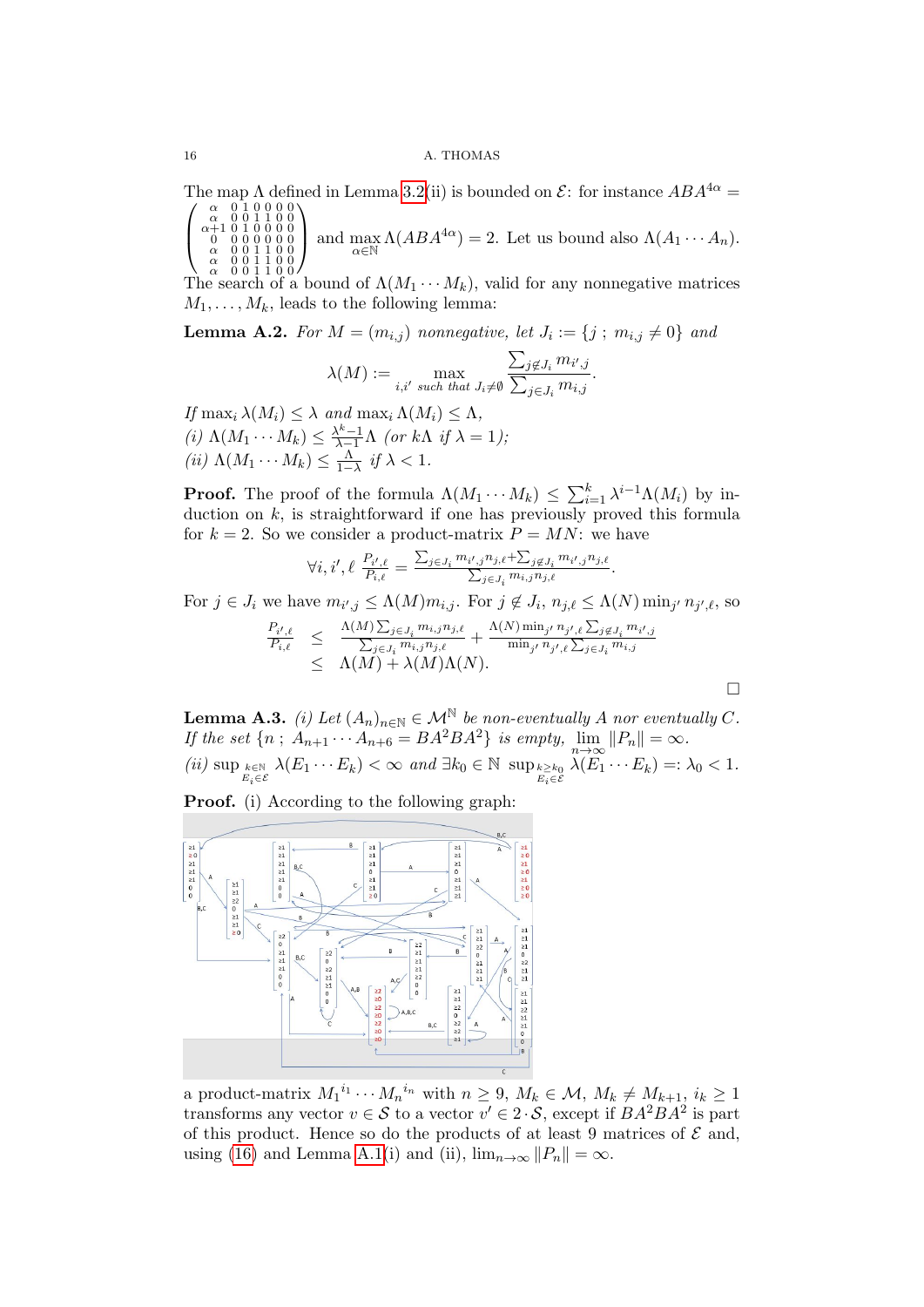(ii) There exist  $A_1, \ldots, A_n \in \mathcal{M}$  such that  $E_1 \cdots E_k = A_1 \cdots A_n = P_n$ . If  $\exists i \ A_{i+1} \cdots A_{i+6} = BA^2BA^2$  (matrix of rank 1), then  $\lambda(P_n) = 0$ . If not, Lemma [A.1\(](#page-14-1)i) and (ii) imply  $\exists \iota E_{k-2}E_{k-1}E_ku_\iota \in \mathcal{S}$ . Consequently, if  $k-6 \geq 9\kappa$  then  $E_4 \cdots E_k u_k$  belongs to  $2^{\kappa} \cdot S$ , hence so do  $A_4 \cdots A_n u_k$ .

Let J be the set of the indices j such that  $A_4 \cdots A_n u_j \in \mathcal{S}$ . The set of indices  $I = \mathcal{I}(P_n u_j)$  does not depend on  $j \in J$ , contains  $\mathcal{I}(P_n u_{j'})$  for  $j' \notin J$ , and  $P_nu_{j'}$  has entries at most  $2 \cdot 7^3$  if  $\mathcal{I}(P_nu_{j'}) \neq I$ . The definitions of  $\lambda(\cdot)$ implies that  $\lambda(P_n)$  is bounded and, since  $P_nu_i$  has all its entries at least  $2^{\kappa}$ ,  $\lambda(P_n) \leq \text{constant} < 1 \text{ if } k - 6 \geq 9\kappa \text{ with } 2^{\kappa} > 2 \cdot 7^3$ .

<span id="page-16-1"></span>**Lemma A.4.** (i) If  $(A_n)_{n\in\mathbb{N}} \in \mathcal{M}^{\mathbb{N}}$  is not eventually the constant A nor the constant C, there exists a constant  $\Lambda_0$  such that  $\Lambda(P_n) \leq \Lambda_0 + \Lambda(E_0)$ . (ii) The first, third or fifth column of  $\frac{P_n}{\|P_n\|}$  has entries at least  $\frac{1}{7^2(\Lambda_0+\Lambda(E_0))C}$ .

**Proof.** (i) [\(16\)](#page-14-0) implies that for any n

$$
\exists k(n) \ A_1 \cdots A_n = E_0 \cdots E_{k(n)-1} E'_{k(n)}, \text{ where } \exists i, j \ E'_{k(n)} A_i \cdots A_j = E_{k(n)}.
$$

In fact either  $E'_{k(n)}$  belongs to  $\mathcal E$  or it is a product of at most 4 matrices of M. We use the integer  $k_0$  of Lemma [A.3\(](#page-15-0)ii) and we write

 $A_1 \cdots A_n = E_0 \cdot (E_1 \cdots E_{k_0}) \cdot (E_{k_0+1} \cdots E_{2k_0}) \cdots$ 

One know, by computation, that  $\Lambda$  and  $\lambda$  are bounded by 3 on  $\mathcal{E}$ , as well as  $\lambda(E_0)$  and  $\Lambda(E'_{k(n)})$ . By using both inequalities of Lemma [A.2](#page-15-1) we deduce that  $\Lambda(A_1 \cdots A_n) - \Lambda(E_0)$  is bounded.

(ii) This inequality is due to Lemma [A.1\(](#page-14-1)iv), from which  $\exists j \in \{1,3,5\}$  $\frac{\|P_n\|}{\|P_n u_j\|} \le 7C$ , and to the inequality  $\frac{\|P_n u_j\|}{\min_i ({}^t u_i P_n u_j)} \le 7\Lambda(P_n)$ .

<span id="page-16-0"></span>**Lemma A.5.** If the sequence  $\mathcal{A} = (A_n)_{n \in \mathbb{N}} \in \mathcal{M}^{\mathbb{N}}$  is not eventually equal to A nor eventually equal to C, the sequence  $n \mapsto \frac{P_n c}{\|P_n c\|}$  converges to a vector independent of c, uniformly on the set of nonnegative vectors  $\mathcal{V}_{\alpha}$  :=  ${c; ||c|| = 1, c_1 \ge \alpha, c_3 \ge \alpha, c_5 \ge \alpha} \text{ with } 0 < \alpha < \frac{1}{3}.$ 

**Proof.** We first note that if  $\exists n \ A_{n+1} \cdots A_{n+6} = BA^2BA^2$ , then there exists an integer m such that  $n \geq m \Rightarrow \frac{P_n c}{\|P_n c\|} = \frac{P_m v}{\|P_m v\|}$  with v left-eigenvector of  $BA^2BA^2$  (matrix of rank 1), proving Lemma [A.5](#page-16-0) in this case.

Suppose now  $\forall n \ A_{n+1} \cdots A_{n+6} \neq BA^2BA^2$ . We use the sequence  $s =$  $(n_k)_{k\geq 0}$  defined in [\(16\)](#page-14-0), that we replace eventually by a subsequence for  $n \mapsto \frac{P_{n_k}}{\mathbb{I}P}$  $\frac{r_{n_k}}{\|P_{n_k}\|}$  to converge, and for  $\|P_{n_k,n_{k+1}}\|$  to tend to  $\infty$  (we chose  $n_{k+1}$  by applying Lemma [A.3\(](#page-15-0)i) to the shifted sequence  $(P_{n_k+n})_{n\in\mathbb{N}}$ .

To check the first condition of Theorem [1.1](#page-4-0) we apply Lemma [A.4\(](#page-16-1)ii) to  $\frac{P_{n_k}}{\|P_{n_k}\|}$ and  $\frac{P_{n_k,n}}{\|P_{n_k,n}\|}$ . For the second matrix, we note that the matrix  $E'_0$  associated by [\(16\)](#page-14-0) to the shifted sequence  $(A_{n_k+n})_{n\in\mathbb{N}}$  is the identity matrix I, and  $\Lambda(I) = 1$ . So we obtain  $\parallel$  $P_{n_k}$  $\frac{P_{n_k}}{\|P_{n_k}\|} \cdot \frac{P_{n_k,n}}{\|P_{n_k,n}\|}$  $\Big\| \geq \frac{1}{7^2(\Lambda_0 + \Lambda)}$  $\frac{1}{7^2(\Lambda_0+\Lambda(E_0))C} \cdot \frac{1}{7^2(\Lambda_0+\Lambda(E_0))}$  $\frac{1}{7^2(\Lambda_0+1)C}$ The second condition of Theorem [1.1](#page-4-0) is satisfied because Lemma  $A.1(iv)$ 

and Lemma [A.4](#page-16-1) imply that the set of indices  $\mathcal{I}(Q^{(s)})$  has the form  $I \times J$ . Let  $v = \alpha u_{135} + w$  be an element of  $\mathcal{V}_{\alpha}$ . It has coordinates  $\frac{w_i}{1-3\alpha} \ge 0$  in the ba- $\text{cis } e_i := \alpha u_{135} + (1-3\alpha)u_i.$  Since for any i the sequence of vectors  $n \mapsto \frac{P_n e_i}{\|P_n e_i\|}$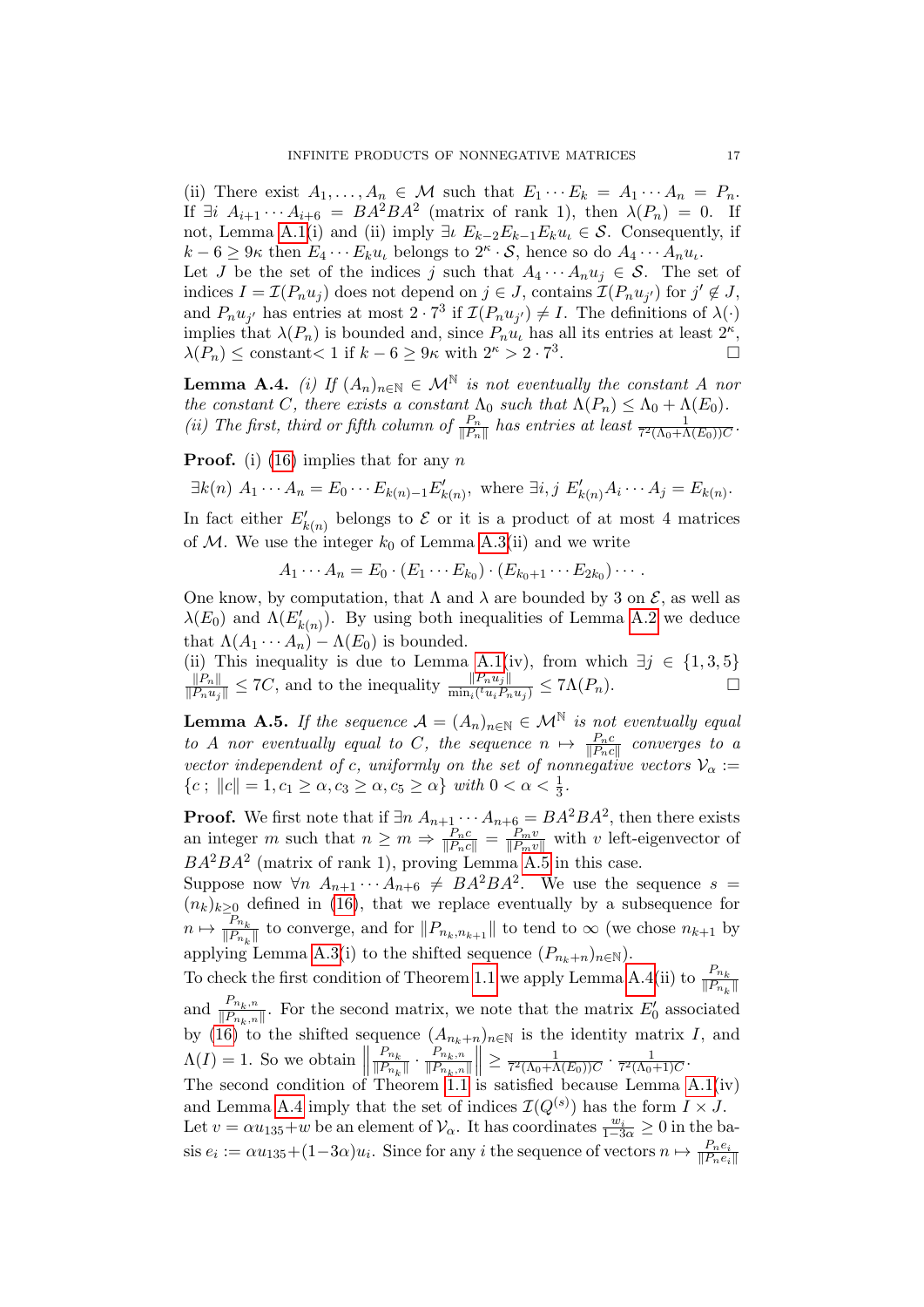converges to the same vector  $c_{\mathcal{A}}$ , one has  $||P_ne_i-||P_ne_i||c_{\mathcal{A}}|| \leq \varepsilon_n ||P_ne_i||$  with  $\lim_{n\to\infty} \varepsilon_n = 0$ . By the triangular inequality,  $||P_n c - ||P_n c|| \leq \varepsilon_n ||P_n c||$ and  $\lim_{n\to\infty} \frac{P_n c}{\|P_n c\|} = c_{\mathcal{A}}$  uniformly on  $\mathcal{V}_{\alpha}$ .

It remains to prove that [\(12\)](#page-10-0) holds for  $c_{\xi,n,\beta} = \frac{M_{\xi_1} \cdots M_{\xi_n} c_{\beta}}{\|M_{\xi_1} \cdots M_{\xi_n} c_{\beta}\|}$  $\frac{M_{\xi_1} \cdots M_{\xi_n} c_{\beta}}{\|M_{\xi_1} \cdots M_{\xi_n} c_{\beta}\|}, M_0, M_1, M_2, c_{\beta}$ defined in Lemma [3.5.](#page-13-1) So given  $\omega \in \{0, 1, 2\}^{\mathbb{N}}$  we search  $n_{\varepsilon}$  such that

<span id="page-17-1"></span>(17) 
$$
\xi \in [\omega_1 \dots \omega_{n_{\varepsilon}}], \ p, q \ge n_{\varepsilon} \Rightarrow ||c_{\xi, p, \beta} - c_{\xi, q, \beta}|| \le \varepsilon.
$$

Suppose first that the sequence  $\omega$  is not eventually 0 nor eventually 2, and let  $0 < \alpha < \frac{1}{3}$ . By Lemma [A.5,](#page-16-0)

<span id="page-17-0"></span>(18) 
$$
\exists c_{\omega}, n'_{\varepsilon} \ \forall n \geq n'_{\varepsilon} \ \forall c \in \mathcal{V}_{\alpha} \ || c_{\omega,n} - c_{\omega} || \leq \frac{\varepsilon}{2} \quad (c_{\omega,n} = \frac{M_{\omega_1} \cdots M_{\omega_n} c}{\|M_{\omega_1} \cdots M_{\omega_n} c\|}).
$$

Choosing  $n_{\varepsilon}$  large enough, there exist at least five occurrences of  $0^h$ ,  $1^h$ or  $2^h$  in the word  $\omega_{n'_\varepsilon+1} \dots \omega_{n_\varepsilon}$  (seen as a concatenation of words  $0^h$ ,  $1^h$ and  $2^h$ ,  $h \in \mathbb{N}$ ). We use the decomposition  $A_1 \cdots A_p = E_0 \cdots E_k$  of [\(15\)](#page-14-2) for the matrices  $A_i = 2^{2\xi_i} M_{\xi_i}$ . From the hypothesis on  $n_{\varepsilon}$  there exist  $n \in$  ${n_{\varepsilon'}},...,n_{\varepsilon}$  and  $h \leq k$  such that  $A_1 \cdots A_n = E_0 \cdots E_h$ . And there exists  $0 < \alpha < \frac{1}{3}$  for  $c = \frac{P_{n,p} c_{\beta}}{\|P_{n,p} c_{\beta}\|}$  $\frac{P_{n,p}c_{\beta}}{||P_{n,p}c_{\beta}||}$  to belong to  $\mathcal{V}_{\alpha}$ , by using Lemma [A.4\(](#page-16-1)i) and the inequality  $c \geq \frac{P_{n,p}}{\|P\|}$  $\frac{P_{n,p}}{\|P_{n,p}\|}\cdot\frac{c_{\beta}}{\|c_{\beta}\|}$  $\frac{c_{\beta}}{\|c_{\beta}\|}$ . Applying [\(18\)](#page-17-0) to c, and to  $c' = \frac{P_{n,q}c_{\beta}}{\|P_{n,q}c_{\beta}\|}$  $\frac{r_{n,q}c_{\beta}}{\|P_{n,q}c_{\beta}\|}$ , we obtain [\(17\)](#page-17-1).

Suppose now  $\exists m \ \forall n \ge m \ \omega_n = 0$  (resp.  $\forall n \ge m \ \omega_n = 2$ ). The proof is about the same: since  $\lim_{n\to\infty} \frac{A^n c}{\|A\|_{\mathcal{C}}}$  $\frac{A^{n_c}}{\|A^{n_c}\|}$  and  $\lim_{n\to\infty} \frac{C^n c}{\|C^{n_c}\|}$  $\frac{C^n c}{\|C^n c\|}$  are respectively  $c_A :=$  $\sqrt{ }$  $\left\lfloor \right\rfloor$ 0 1 1 0 1 1 1  $\setminus$ (if the first entry of c is nonnull) and  $c_C :=$  $\sqrt{ }$  $\left\lfloor \right\rfloor$ 101100000  $\setminus$ (if its fifth

entry is nonnull), we have for any  $0 < \alpha < \frac{1}{3}$  and  $c \in V_{\alpha}$ 

<span id="page-17-2"></span>(19) 
$$
\exists m_{\varepsilon} \ge m \ \forall n \ge m_{\varepsilon} \ ||c_{\omega,n} - \frac{P^m c_A}{\|P^m c_A\|}\| \le \frac{\varepsilon}{2}
$$
 and  $\|c_{\omega,n} - \frac{P^m c_C}{\|P^m c_C\|}\| \le \frac{\varepsilon}{2}$ .

Let  $\xi \in [\omega_1 \dots \omega_{m_{\varepsilon}}]$ , we use the decomposition  $A_1 \cdots A_p = E_0 \cdots E_k$  of [\(15\)](#page-14-2) for the matrices  $A_i = 2^{2^{\xi_i}} M_{\xi_i}$ . There exist  $n \geq m_{\varepsilon}$  and  $h \leq k$  such that  $A_1 \cdots A_n = E_0 \cdots E_h$ . Choosing the smallest value of n, we have  $Xi_i = \omega_i =$ 0 (resp. 2) for any  $i \leq n$ , so we can use [\(19\)](#page-17-2). The end of the proof is the same as in the previous case.

The proof of the weak-Gibbs property of the measure  $\nu(\frac{1}{\beta})$  $\frac{1}{\beta-1}$  is the same as in the integral case §[3.1.](#page-9-2)

## Appendix B. Multifractal formalism [\[26,](#page-21-15) [29,](#page-21-16) [42,](#page-22-14) [45\]](#page-22-15) and weak-Gibbs property [\[53,](#page-22-3) [31\]](#page-21-4)

Both notions are related, and the weak-Gibbs property of a sofic measure is related to the uniform convergence of a sequence of the form  $n \mapsto \frac{P_n c}{\|P_n c\|}$ (Theorem [B.3\)](#page-18-0).

The multifractal analysis is a particular way of analysing the local structure of measures. Let  $\mu$  be a probability measure on [0, 1]; its *singularity spectrum*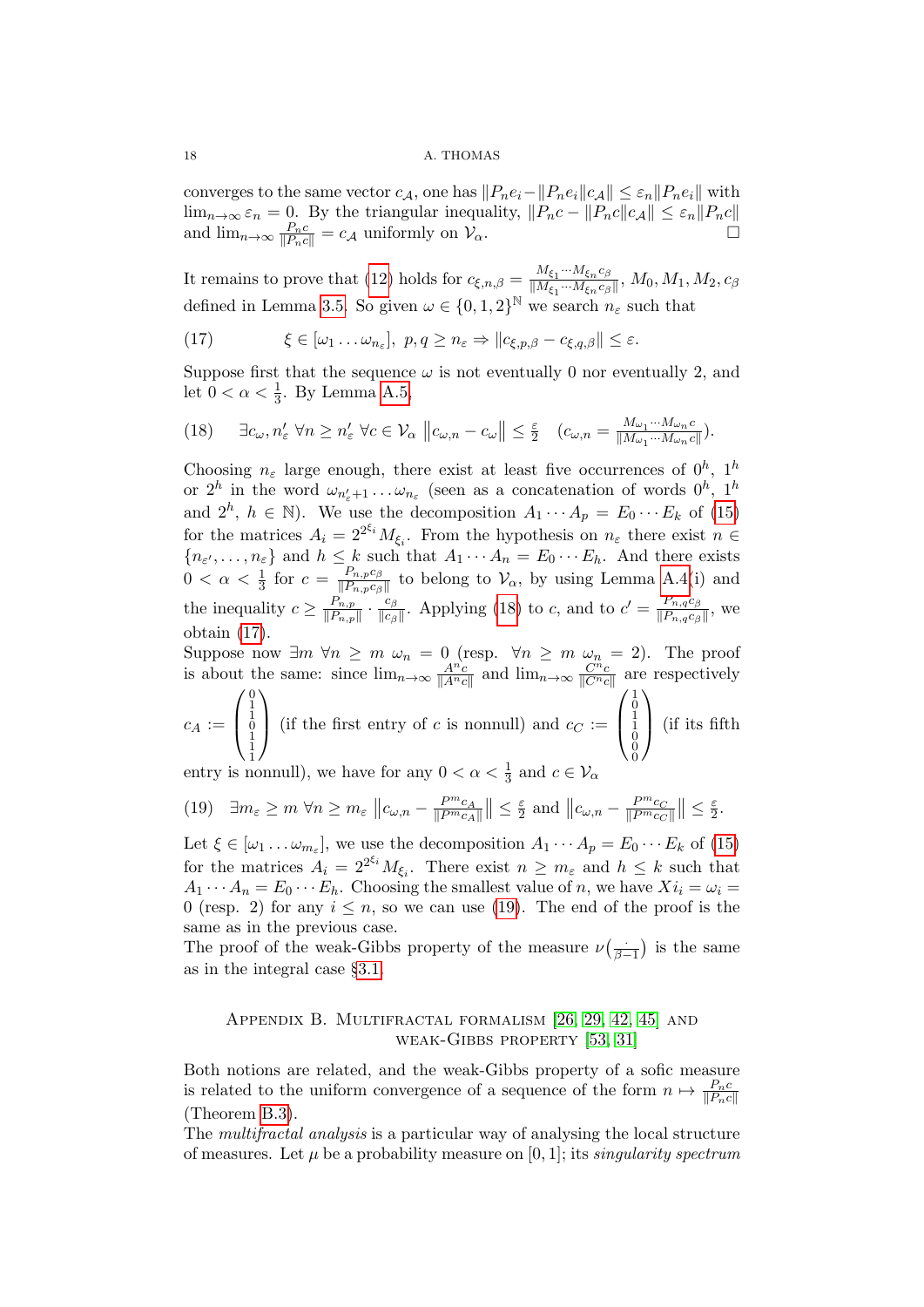$\tau_{\rm sing}: \mathbb{R} \to [-\infty, 1]$  is defined by

 $\tau_{\text{sing}}(\alpha)$  := H-dim $(E_{\mu}(\alpha))$  (Hausdorff dimension of  $E_{\mu}(\alpha)$ ), where  $E_{\mu}(\alpha)$  :=  $\{x \,;\, \dim_{\mu}(x) \text{ exists and } \dim_{\mu}(x) = \alpha\}$  (level-set of  $\mu$ ),  $\dim_{\mu}(x) := \lim_{r\to 0} \log(\mu([x-r, x+r]))/\log r$  (local dimension of  $\mu$ )

(by convention, the Hausdorff dimension of the empty set is  $-\infty$ ). Its scale spectrum (or  $L^q$ -spectrum)  $\tau_{scale} : \mathbb{R} \to [-\infty, 1]$  is defined by

$$
\tau_{\text{scale}}(q) := \liminf_{r \to 0} \Big( \log_r \Big( \inf_{\mathcal{I}} \Big( \sum_{k=1}^n (\mu(I_k))^q \Big) \Big) \Big),\,
$$

where  $\mathcal I$  is the set of the covers of the support of  $\mu$  by closed intervals of length r.

The scale spectrum is easier to compute or to approximate than the singularity spectrum. The multifractal formalism, defined as follows, enables to compute the second when one knows the first.

**Definition B.1.** One says that  $\mu$  satisfies the multifractal formalism if the singularity spectrum is the Legendre-transform conjugate of the scale spec-trum (see for instance [\[27\]](#page-21-17)) in the sense that, for any  $\alpha \in \mathbb{R}$ ,

$$
\tau_{\rm sing}(\alpha) = \inf_{q \in \mathbb{R}} (\alpha q - \tau_{\rm scale}(q)).
$$

**Definition B.2.** Let  $\nu$  be a probability measure on  $\Omega_h$ .

(i) One says that  $\nu$  has the weak-Gibbs property if there exists a continuous map  $\Phi : \Omega_b \to \mathbb{R}$ , called a potential of  $\mu$ , such that

<span id="page-18-2"></span>(20) 
$$
\lim_{n \to \infty} \left( \frac{\nu([\omega_1 \dots \omega_n])}{\exp\left(\sum_{k=0}^{n-1} \Phi(\sigma^k \omega)\right)} \right)^{\frac{1}{n}} = 1 \text{ uniformly on } \Omega_b.
$$

(ii) Let S be a system of affine contractions  $S_k : [0,1] \mapsto [0,1]$  for  $k \in$  $\{0, \ldots, b-1\}$  that satisfy the condition  $[0,1) = \bigcup_{k \in \{0, \ldots, b-1\}} S_k([0,1))$  (disjoint union). We define the basic subintervals  $[\omega_1 \dots \omega_n]_{\mathcal{S}} \subset [0,1]$  and the probability measure  $\mu$  on [0, 1], by

$$
[\omega_1 \dots \omega_n]_{\mathcal{S}} := S_{\omega_1} \circ \dots \circ S_{\omega_n}([0,1)) \text{ and } \mu([\omega_1 \dots \omega_n]_{\mathcal{S}}) := \nu([\omega_1 \dots \omega_n])
$$

and we say that  $\mu$  has the weak-Gibbs property with respect to S if  $\nu$  has the weak-Gibbs property.

According to [\[23,](#page-21-3) Theorem A'] the weak-Gibbs measures on  $[0, 1]$  satisfy the multifractal formalism.

Below is a method to prove the weak-Gibbs property for a sofic measure:

<span id="page-18-0"></span>**Theorem B.3.** A sofic measure  $\nu$  on  $\Omega_b$  has the weak-Gibbs property if the vectors and matrices of its linear representation satisfy the conditions:  $* c_{\omega,n} := \frac{M_{\omega_1}\cdots M_{\omega_n}c}{\|M_{\omega_1}\cdots M_{\omega_n}c}$  $\frac{M_{\omega_1} \cdots M_{\omega_n} c}{\|M_{\omega_1} \cdots M_{\omega_n} c\|}$  converges uniformly on  $\Omega_b$  to a limit  $c_{\omega}$ ;  $* \forall i \in \{0, \ldots, b-1\}, \ (r_i c_{\omega,n})^{\frac{1}{n}}$  converges to 1 uniformly on  $\Omega_b$ ; ∗ ∀ω ∈ Ω<sub>b</sub>  $M_i c_\omega \neq 0$ .

Proof. We compute

<span id="page-18-1"></span>(21) 
$$
\frac{\nu([\omega_1...\omega_n])}{\|c\|} = \frac{r_{\omega_1}M_{\omega_2}\cdots M_{\omega_n}c}{\|M_{\omega_2}\cdots M_{\omega_n}c\|} \cdot \frac{\|M_{\omega_2}\cdots M_{\omega_n}c\|}{\|M_{\omega_3}\cdots M_{\omega_n}c\|} \cdots \frac{\|M_{\omega_n}c\|}{\|c\|} = r_{\omega_1}c_{\sigma\omega,n-1} \cdot \|M_{\omega_2}c_{\sigma^2\omega,n-2}\| \cdots \|M_{\omega_n}c_{\sigma^n\omega,0}\|
$$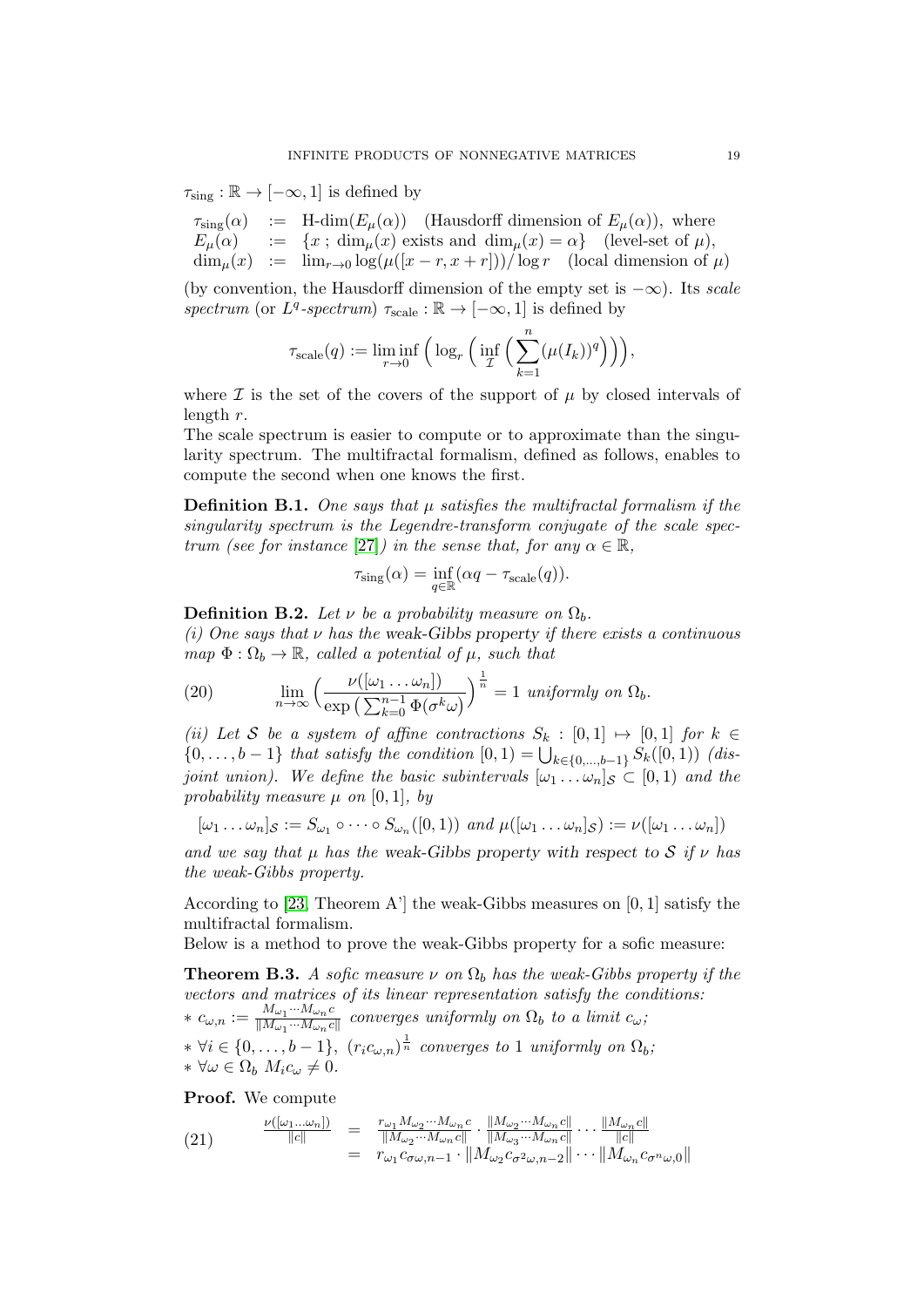and

<span id="page-19-0"></span>(22) 
$$
\exp\left(\sum_{k=0}^{n-1} \Phi(\sigma^k \omega)\right) = \|M_{\omega_1} c_{\sigma \omega}\| \cdots \|M_{\omega_n} c_{\sigma^n \omega}\|.
$$

By the second condition,  $(r_{\omega_1} c_{\sigma \omega,n-1})^{\frac{1}{n}}$  converges uniformly to 1, as well as  $||M_{\omega_1} c_{\sigma \omega}||^{\frac{1}{n}}$  because the third condition and the continuity of  $\omega \mapsto c_{\omega}$ imply  $\forall \omega \frac{1}{K} \leq ||M_{\omega_1} c_{\sigma \omega}|| \leq K$  with  $K > 0$  constant. Since  $c_{\omega,n}$  converges uniformly to  $c_{\omega}$ , there exists  $\varepsilon_n \to 0$  such that, for any  $\omega \in \Omega_b$ ,

$$
1 - \varepsilon_n \le \frac{\|M_{\omega_1} c_{\sigma \omega, n-1}\|}{\|M_{\omega_1} c_{\sigma \omega}\|} \le 1 + \varepsilon_n.
$$

So  $(21)$  and  $(22)$  imply

$$
\frac{r_{\omega_1}c_{\sigma\omega,n-1}}{\|M_{\omega_1}c_{\sigma\omega}\|}(1-\varepsilon_{n-1})\cdots(1-\varepsilon_1) \leq \frac{\nu([\omega_1...\omega_n])/\|c\|}{\exp\left(\sum_{k=0}^{n-1}\Phi(\sigma^k\omega)\right)}\\ \leq \frac{r_{\omega_1}c_{\sigma\omega,n-1}}{\|M_{\omega_1}c_{\sigma\omega}\|}\cdot(1+\varepsilon_{n-1})\cdots(1+\varepsilon_1).
$$

Since  $\lim_{n\to\infty} \left(\prod_{k=1}^{n-1} (1 \pm \varepsilon_k)\right)^{\frac{1}{n}} = 1$ ,  $\nu$  satisfies [\(20\)](#page-18-2).

# APPENDIX C. UPPER TRIANGULAR  $3 \times 3$  matrices

Let  $A_n = \left( \begin{array}{ll} a_n & b_n & c_n \ 0 & d_n & e_n \ 0 & 0 & c_n \end{array} \right)$  $0 \t d_n \t e_n$  $0 \t 0 \t f_n$  belong to a finite set of upper-triangular matrices with positive entries. Theorem [1.1\(](#page-4-0)ii) is not usefull because one can compute

$$
P_n = f_1 \dots f_n \begin{pmatrix} u_n v_n & s_n v_n & \tau_n \\ 0 & v_n & t_n \\ 0 & 0 & 1 \end{pmatrix} \text{ with } \begin{cases} u_n := \frac{a_1 \cdots a_n}{d_1 \cdots d_n} \\ v_n := \frac{d_1 \cdots d_n}{f_1 \cdots f_n} \end{cases}
$$

and  $s_n := \sum_1^n \alpha_k u_k$ ,  $\tau_n := \sum_1^n (\gamma_k s_{k-1} + \beta_k u_k) v_k$ ,  $t_n := \sum_1^n \gamma_k v_k$ ,  $\alpha_k := \frac{b_n}{a_n}$ ,  $\beta_k := \frac{c_n}{a_n}, \ \gamma_k := \frac{e_n}{d_n}.$  Note that the limits  $s := \lim_{n \to \infty} s_n, \ \tau := \lim_{n \to \infty} \tau_n$  $t := \lim_{n \to \infty} t_n$  are finite iff  $\sum_n u_k$ ,  $\sum_n s_k v_k$ ,  $\sum_n v_k$  respectively are finite, because  $\alpha_k$ ,  $\beta_k$ ,  $\gamma_k$  are bounded from 0 and  $\infty$ . And the ratio of the  $(i, j)$ <sup>th</sup> entry of  $P_n$  by the  $(i-1,j)$ <sup>th</sup> or the  $(i, j-1)$ <sup>th</sup> entry is bounded from 0. Note that  $n \mapsto \frac{\tau_n}{t_n}$  has the same limit as  $n \mapsto \frac{\gamma_k s_{k-1} + \beta_k u_k}{\gamma_k}$  $\frac{1 + \rho_k u_k}{\gamma_k}$  if t is infinite. To prove the existence of  $\lim_{n\to\infty} \frac{P_n}{\|P_n\|}$  $\frac{P_n}{\|P_n\|}$  and  $\lim_{n\to\infty} \frac{P_n v}{\|P_n v}$  $\frac{P_n v}{\|P_n v\|}$  (*v* positive) we look at the ratios between the entries of  $P_n$ . We use the following general fact: any sequence of the form  $n \mapsto \frac{\sum_{1}^{n} u_k v_k}{\sum_{1}^{n} v_k}$  with  $u_k$  positive non-decreasing,  $v_k$ positive, is itself non-decreasing and, if  $\sum_{1}^{\infty} v_k = \infty$ , it has the same limit as  $n \mapsto u_n$ . So if  $\sum_{n\geq 1} \frac{\alpha_n^{2,2}}{\alpha_n^{3,3}} = \infty$  (or equivalently if  $\lim_{n\to\infty} s_n^{2,3} = \infty$ ), the sequence  $n \mapsto \frac{t_n}{s_n^{2,3}}$  has the same limit as  $n \mapsto s_n^{1,2}$ .  $1^{\text{st}}$  case: s and t are infinite, in this case the limit-points of  $\frac{P_n}{\|P_n\|}$  have the form  $\begin{pmatrix} a & b & c \\ 0 & 0 & 0 \\ 0 & 0 & 0 \end{pmatrix}$  with  $c > 0$ , and  $\lim_{n \to \infty} \frac{P_n v}{\|P_n v\|} = \begin{pmatrix} 1 \\ 0 \\ 0 \end{pmatrix}$  $\big)$  (*v* nonnegative).  $2^{\text{nd}}$  case: s is infinite and t finite, in this case  $\lim_{n\to\infty} \frac{P_n}{\|P_n\|}$  $\frac{P_n}{\|P_n\|}$  has the form  $\left( \begin{smallmatrix} 0 & 0 & c \\ 0 & 0 & e \\ 0 & 0 & f \end{smallmatrix} \right)$ ) with  $c > 0$ , and the third column is  $\lim_{n \to \infty} \frac{P_n v}{\|P_n v\|}$  $\frac{P_n v}{\|P_n v\|}$  if  $v_3 > 0$ .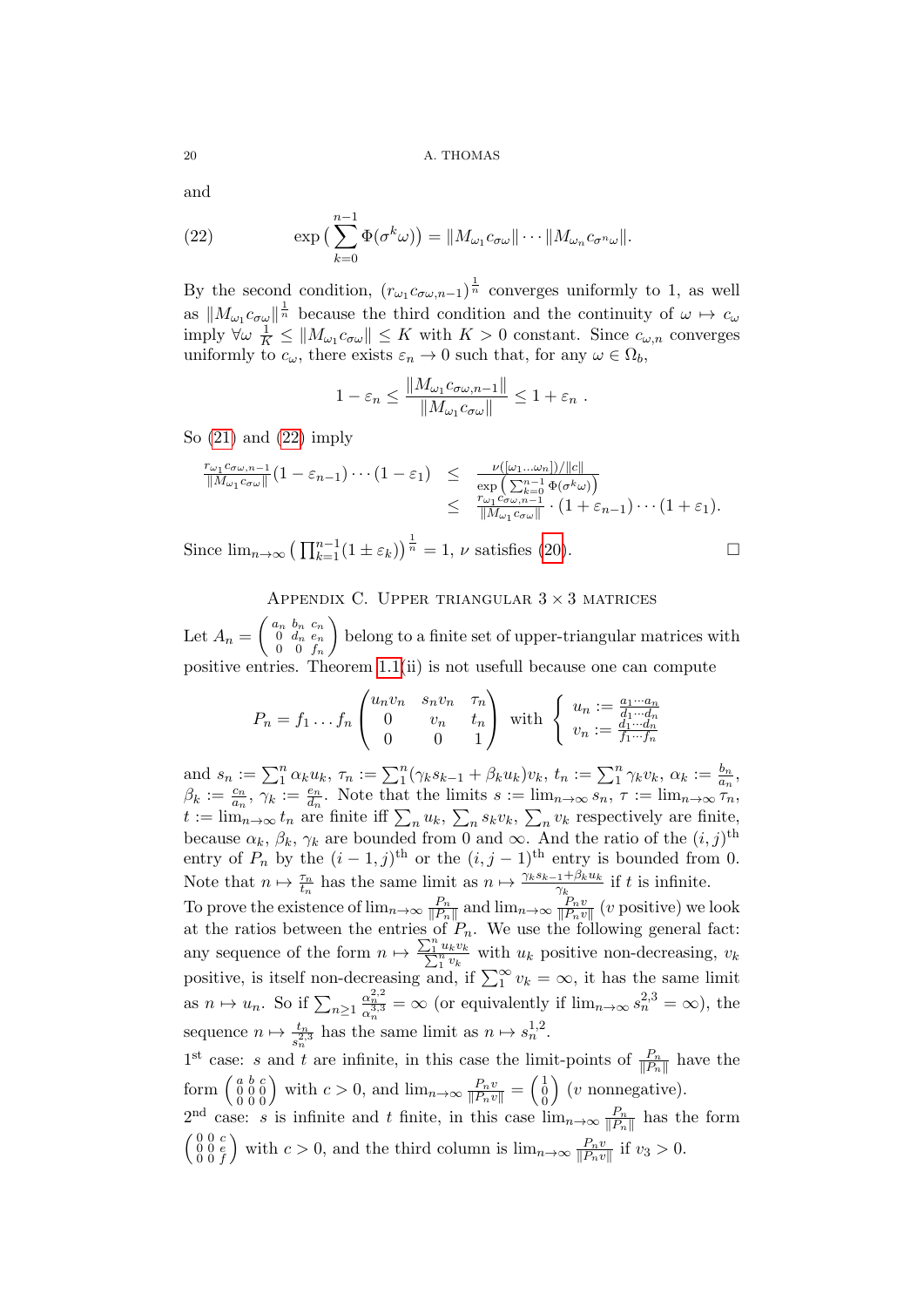$3^{\text{rd}}$  case: s is finite and t infinite, in this case the limit-points of  $\frac{P_n}{\|P_n\|}$  have the form  $\begin{pmatrix} 0 & b & c \\ 0 & d & e \\ 0 & 0 & 0 \end{pmatrix}$  with  $c, e > 0$ , and  $\lim_{n \to \infty} \frac{P_n v}{\|P_n v}$  $\frac{P_n v}{\|P_n v\|}$  has the form  $\begin{pmatrix} x \\ y \\ 0 \end{pmatrix}$ 0 ) if  $v_3 > 0$ .  $4^{\text{th}}$  case: s and t are infinite, in this case  $\lim_{n\to\infty} \frac{P_n}{\|P_n\|}$  $\frac{P_n}{\|P_n\|}$  has the form  $\begin{pmatrix} 0 & 0 & c \\ 0 & 0 & e \\ 0 & 0 & f \end{pmatrix}$  $\setminus$ with  $c, e, f > 0$ , and the third column is  $\lim_{n\to\infty} \frac{P_n v}{\|P_n v\|}$  $\frac{P_n v}{\|P_n v\|}$  if  $v_3 > 0$ .

## **REFERENCES**

- <span id="page-20-9"></span>[1] M. Ali and A.H. Tewfik. Multiscale difference equation signal models. IEEE Transactions on Signal Processing, 43(10):2332 - 2345, 1995.
- <span id="page-20-6"></span>[2] M.F. Barnsley. Fractals Everywhere. 1988.
- <span id="page-20-13"></span>[3] Z.I. Bezhaeva and V.I. Oseledets. Erdős measures, sofic measures, and Markov chains. J. Math. Sci., 140(3):357–368, 2007.
- <span id="page-20-3"></span>[4] P. Bougerol and J. Lacroix. Products of Random Matrices with Applications to Schrődinger Operators. Vol. 8. Birkhäuser, Boston – Basel – Stuttgart, 283 p., 1985.
- <span id="page-20-11"></span>[5] M. Boyle. Basic Perron Frobenius theory and inverse spectral problems. [https://www-fourier.ujf-grenoble.fr/sites/default/files/files/fichiers/l](https://www-fourier.ujf-grenoble.fr/sites/default/files/files/fichiers/lecturenotes_boyle1.pdf) ecturenotes [boyle1.pdfyle1.pdf](https://www-fourier.ujf-grenoble.fr/sites/default/files/files/fichiers/lecturenotes_boyle1.pdf)
- <span id="page-20-0"></span>[6] M. Boyle and K. Petersen. Hidden Markov processes in the context of symbolic dynamics. London Mathematical Society Lecture Note Series, 385:5–71, 2011. https://books.google.fr/books?id=1Zz [zHpfbIAC&printsec=frontcover&hl=fr#v=o](https://books.google.fr/books?id=1Zz_zHpfbIAC&printsec=frontcover&hl=fr#v=onepage&q&f=false) [nepage&q&f=false](https://books.google.fr/books?id=1Zz_zHpfbIAC&printsec=frontcover&hl=fr#v=onepage&q&f=false)
- <span id="page-20-7"></span>[7] I. Daubechies and J.C. Lagarias. Two-scale difference equations. I: Existence and global regularity of solutions. SIAM J. Math. Anal., 22(5)1388–1410, 1991.
- <span id="page-20-8"></span>[8] I. Daubechies and J.C. Lagarias. Two-scale difference equations. II: Local regularity, infinite products of matrices, and fractals. {it SIAM J. Math. Anal., 23(4):1031–1079, 1992.
- <span id="page-20-5"></span>[9] I. Daubechies and J.C. Lagarias. Sets of matrices all infinite products of which converge. Linear Algebra Appl., 161:227–263, 1992.

<https://www.sciencedirect.com/science/article/pii/002437959290012Y> [10] I. Daubechies and J.C. Lagarias. On the thermodynamic formalism for multifractal

- <span id="page-20-17"></span>functions. Rev. Math. Phys., 6(5a):1033–1070, 1994.
- <span id="page-20-12"></span>[11] I. Daubechies and J.C. Lagarias. Corrigendum/addendum to: Sets of matrices all infinite products of which converge. Linear Algebra Appl., 327(1-3):69–83, 2001. [https://reader.elsevier.com/reader/sd/pii/S0024379500003141?token=67BD71](https://reader.elsevier.com/reader/sd/pii/S0024379500003141?token=67BD719143B02646C9071D46E9E9C6C87BD37516BA999C2B57F30DA91816ECDBF8077A3D307A1787396CDD697CDA58C3&originRegion=eu-west-1&originCreation=20210805043608) [9143B02646C9071D46E9E9C6C87BD37516BA999C2B57F30DA91816ECDBF8077A3D307A17](https://reader.elsevier.com/reader/sd/pii/S0024379500003141?token=67BD719143B02646C9071D46E9E9C6C87BD37516BA999C2B57F30DA91816ECDBF8077A3D307A1787396CDD697CDA58C3&originRegion=eu-west-1&originCreation=20210805043608) [87396CDD697CDA58C3&originRegion=eu-west-1&originCreation=20210805043608](https://reader.elsevier.com/reader/sd/pii/S0024379500003141?token=67BD719143B02646C9071D46E9E9C6C87BD37516BA999C2B57F30DA91816ECDBF8077A3D307A1787396CDD697CDA58C3&originRegion=eu-west-1&originCreation=20210805043608)
- <span id="page-20-14"></span>[12] S.W. Dharmadhikari. Functions of finite Markov chains. Ann. Math. Statist., 34:1022– 1032, 1963.

[https://projecteuclid.org/download/pdf](https://projecteuclid.org/download/pdf_1/euclid.aoms/1177704025) 1/euclid.aoms/1177704025

- <span id="page-20-10"></span>[13] J.M. Dumont, N. Sidorov and A. Thomas. Number of representations related to a linear recurrent basis. Acta Arith. 8(4):371–396, 1999.
	- <http://matwbn.icm.edu.pl/ksiazki/aa/aa88/aa8847.pdf>
- <span id="page-20-4"></span>[14] L. Elsner and S. Friedland. Norm conditions for convergence of infinite products. Linear Algebra Appl., 250:133–142, 1997.
- <span id="page-20-2"></span>[http://www.math.uni-bielefeld.de/ elsner/elsner-publications.html](http://www.math.uni-bielefeld.de/~elsner/elsner-publications.html). [15] P. Erdös. On a family of symmetric Bernoulli convolutions. Am. J. Math.,  $61.974$ 976, 1939.

[http://www.renyi.hu/ p](http://www.renyi.hu/~p_erdos/1939-05.pdf)\_erdos/1939-05.pdf

- <span id="page-20-1"></span>[16] R.V. Erickson. Functions of Markov chains. Ann. Math. Stat., 41:843–850, 1970. [https://projecteuclid.org/journals/annals-of-mathematical-statistics/vol](https://projecteuclid.org/journals/annals-of-mathematical-statistics/volume-41/issue-3/Functions-of-Markov-Chains/10.1214/aoms/1177696962.full) [ume-41/issue-3/Functions-of-Markov-Chains/10.1214/aoms/1177696962.full](https://projecteuclid.org/journals/annals-of-mathematical-statistics/volume-41/issue-3/Functions-of-Markov-Chains/10.1214/aoms/1177696962.full)
- <span id="page-20-15"></span>[17] D.-J. Feng. Lyapunov exponents for products of matrices and Multifractal analysis. Part I: Positive matrices. Isr. J. Math., 138:353–376, 2003.
- <span id="page-20-16"></span>[18] D.-J. Feng. Lyapunov exponents for products of matrices and Multifractal analysis. Part II: General matrices. Isr. J. Math., 170:355–394, 2009.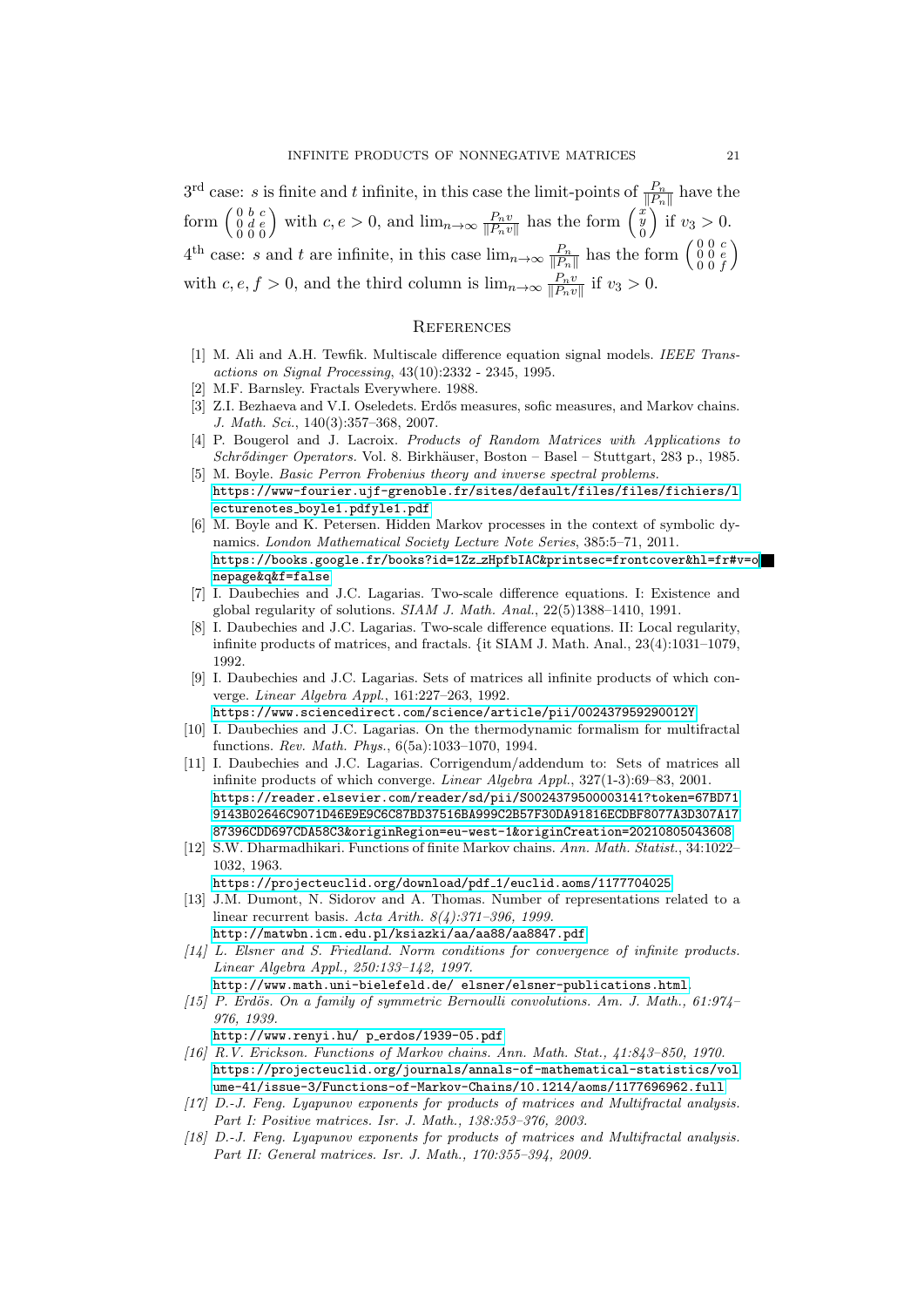- <span id="page-21-10"></span>[19] D.-J. Feng. Smoothness of the  $L^q$ -spectrum of self-similar measures with overlaps. J. Lond. Math. Soc., 68(1):102–118, 2003.
- <span id="page-21-11"></span>[20] D.-J. Feng. The variational principle for products of non–negative matrices. Nonlinearity,  $17(2):447-457$ ,  $2004$ .
- <span id="page-21-12"></span>[21] D.-J. Feng and W. Huang. Lyapunov spectrum of asymptotically sub-additive potentials. Commun. Math. Phys., 297(1):1–43, 2010. [http://www.math.cuhk.edu.hk/ djfeng/fengpapers/Feng-Huang/FH-CMP/FH-fina](http://www.math.cuhk.edu.hk/~djfeng/fengpapers/Feng-Huang/FH-CMP/FH-final.pdf) [l.pdf](http://www.math.cuhk.edu.hk/~djfeng/fengpapers/Feng-Huang/FH-CMP/FH-final.pdf)
- <span id="page-21-9"></span>[22] D.-J. Feng and K.-S. Lau. The pressure function for products of non negative matrices. Math. Res. Lett., 9(2-3):363–378, 2002.
- <span id="page-21-3"></span>[23] D.-J. Feng and E. Olivier. Multifractal Analysis of Weak Gibbs Measures and Phase Transition - Application to some Bernoulli Convolutions. Ergodic Theory Dyn. Syst., 23(6):1751–1784, 2003.
- [https://www.math.cuhk.edu.hk/ djfeng/fengpapers/etds2003/FO.pdf](https://www.math.cuhk.edu.hk/~djfeng/fengpapers/etds2003/FO.pdf)
- <span id="page-21-5"></span>[24] S. Friedland. Convergence of products of matrices in projective spaces. Linear Algebra Appl., 413:247–263, 2006.
	- <https://www.sciencedirect.com/science/article/pii/S0024379504002988>
- <span id="page-21-6"></span>[25] I. Ya. Goldsheid. Lyapunov exponents and asymptotic behaviour of the product of random matrices. Lecture Notes in Mathematics, vol. 1486, 1991.
- <span id="page-21-15"></span>[26] P. Grassberger. Generalized dimensions of strange attractors. Phys. Lett. A, 97:227– 230, 1983.
- <span id="page-21-17"></span>[27] T. Halsey, M. Jensen, L. Kadanoff, I. Procaccia & B. Shraiman. Fractal measures and their singularities: the characterization of strange sets. Phys. Rev. A, 33:1141– 1151, 1986.

[https://jfi.uchicago.edu/ leop/SciencePapers/Old%20Science%20Papers/Frac](https://jfi.uchicago.edu/~leop/SciencePapers/Old%20Science%20Papers/Fractal%20measures%20and%20their%20singularities%20The%20characterization%20of%20strange%20sets.pdf) [tal%20measures%20and%20their%20singularities%20The%20characterization%20](https://jfi.uchicago.edu/~leop/SciencePapers/Old%20Science%20Papers/Fractal%20measures%20and%20their%20singularities%20The%20characterization%20of%20strange%20sets.pdf) [of%20strange%20sets.pdf](https://jfi.uchicago.edu/~leop/SciencePapers/Old%20Science%20Papers/Fractal%20measures%20and%20their%20singularities%20The%20characterization%20of%20strange%20sets.pdf)

<span id="page-21-14"></span>[28] D. J. Hartfiel. Nonhomogeneous Matrix Products. World Scientific Publishing (Singapore), 224 p., 2002.

[http://books.google.fr/books?id=SBbzffGTmEsC&printsec=frontcover&source=](http://books.google.fr/books?id=SBbzffGTmEsC&printsec=frontcover&source=gbs_ge_summary_r&cad=0#v=onepage&q&f=false) gbs ge summary [r&cad=0 #v=onepage&q&f=false](http://books.google.fr/books?id=SBbzffGTmEsC&printsec=frontcover&source=gbs_ge_summary_r&cad=0#v=onepage&q&f=false)

- <span id="page-21-16"></span>[29] H. Hentschel and I. Procaccia. The finite number of generalized dimensions of fractals and strange attractors. Physica D, 8:435–444, 1983.
- <span id="page-21-1"></span>[30] J.E. Hutchinson. Fractals and self similarity. Indiana Univ. Math. J., 30:713–747, 1981.

[https://maths-people.anu.edu.au/ john/Assets/Research](https://maths-people.anu.edu.au/~john/Assets/Research%20Papers/fractals_self-similarity.pdf)

- <span id="page-21-4"></span>[31] G. Iommi and Y. Yayama. Weak Gibbs measures as Gibbs measures for asymptotically additive sequences. Proc. Am. Math. Soc., 145(4):1599–1614, 2017. [http://www.mat.uc.cl/ giommi/weak](http://www.mat.uc.cl/~giommi/weak_gibbs_PAMS.pdf) gibbs PAMS.pdf
- <span id="page-21-7"></span>[32] V. Kozyakin. An annotated bibliography on convergence of matrix products and the theory of joint/generalized spectral radius. Preprint, 68 p., 2013. [http://iitp.ru/upload/publications/6413/JSRbib](http://iitp.ru/upload/publications/6413/JSRbib_v8.pdf)\_v8.pdf
- <span id="page-21-13"></span>[33] F. Ledrappier: Quelques propriétés des exposants caractéristiques, In P.L. Hennequin, editor, École d'été de Probabilités de Saint-Flour XII - 1982, Lect. Notes Math. 1097 (1984), 305–396.
- <span id="page-21-0"></span>[34] F. W. Leysieffer. Functions of finite Markov chains. Ann. Math. Stat., 38:206–212, 1967.

[https://projecteuclid.org/journals/annals-of-mathematical-statistics/vol](https://projecteuclid.org/journals/annals-of-mathematical-statistics/volume-38/issue-1/Functions-of-Finite-Markov-Chains/10.1214/aoms/1177699072.full) [ume-38/issue-1/Functions-of-Finite-Markov-Chains/10.1214/aoms/1177699072](https://projecteuclid.org/journals/annals-of-mathematical-statistics/volume-38/issue-1/Functions-of-Finite-Markov-Chains/10.1214/aoms/1177699072.full) [.full](https://projecteuclid.org/journals/annals-of-mathematical-statistics/volume-38/issue-1/Functions-of-Finite-Markov-Chains/10.1214/aoms/1177699072.full)

- <span id="page-21-8"></span>[35] B.H. Lindqvist; Asymptotic properties of powers of nonnegative matrices, with applications. *Linear Algebra Appl.*, 114-115:555-588, 1989.
- <span id="page-21-2"></span><https://www.sciencedirect.com/science/article/pii/0024379589904801> [36] C. A. Micchelli and H. Prautzsch. Uniform refinement of curves. Linear Algebra Appl., 114-115:841–870, 1989.

<https://core.ac.uk/download/pdf/82739905.pdf>